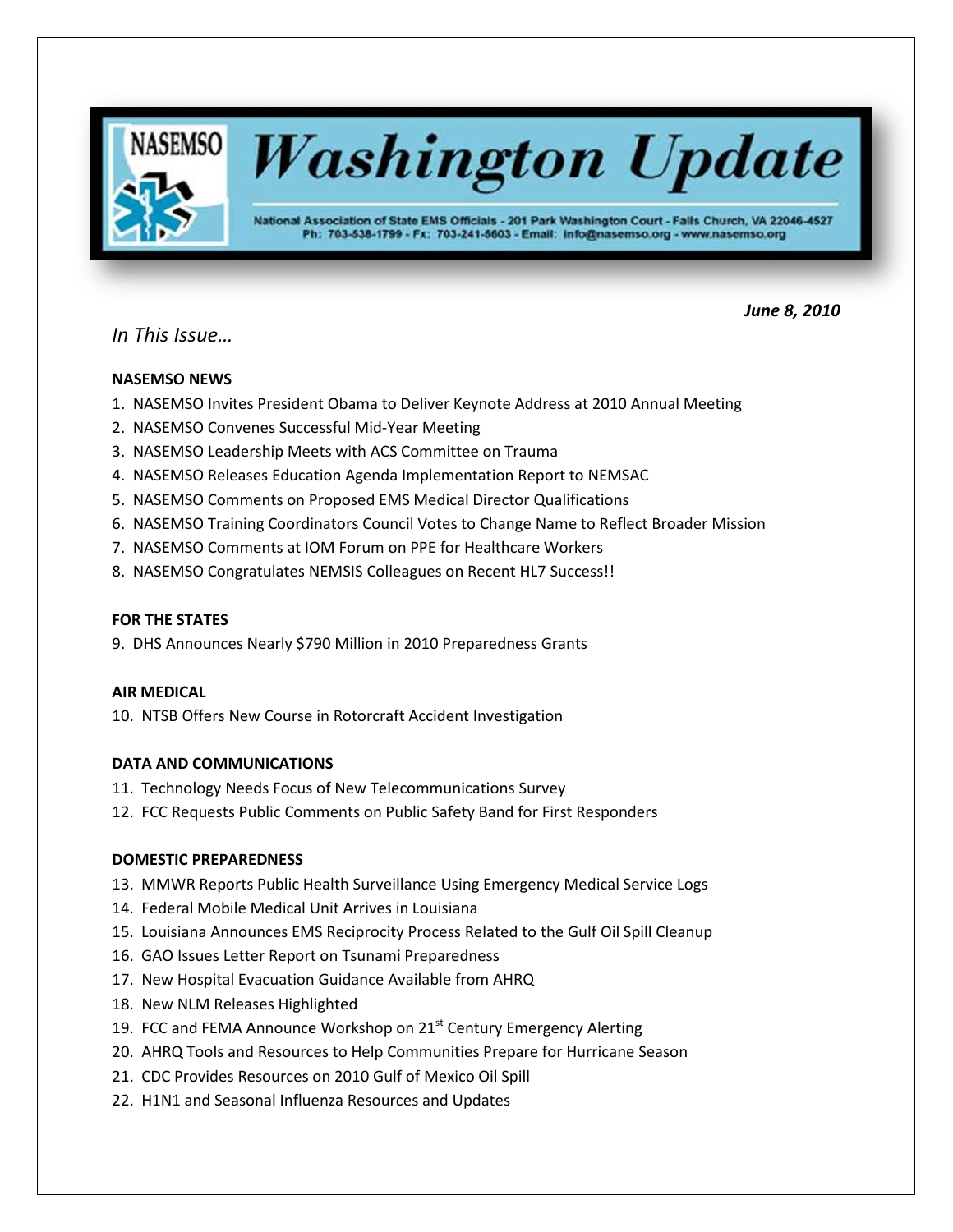NASEMSO Washington Update **2010**

- 23. WHO Updates International H1N1 Situation
- 24. NACCHO Launches Emergency Dark Site Toolkit

# **EDUC ATION AGENDA IMPLEMENTATION**

- 25. CoAEMSP Releases Revised Accreditation Policies and Procedures
- 26. EMS Accreditation Fact Sheet Now Available

# **HEALTH AND SAFETY**

- 27. New NIOSH Report: Preventing Exposures to Bloodborne Pathogens among Paramedics
- 28. NIOSH Provides Fast Facts to Prevent Worker Illness and Injury
- 29. CDC and OSHA Provides Information to Emergency Workers on Effects of Gulf Oil Spill
- 30. New Screening Tool to Protect Workers from Skin Allergies
- 31. Protecting Healthcare Staff From Risks Associated With Disinfectants and Cleaners

# **TRANSPORTATION**

- 32. Three More States Pass Texting Ban for All Drivers
- 33. APHA Releases New Report on Hidden Health Costs of Transportation
- 34. TZD Provides Vision for Highway Safety

### **FEDERAL PARTNERS**

- 35. NHTSA Announces RFP for Safety Initiative
- 36. HRSA Announces Plans to Establish FACA Committee to Address Rural Health Designations
- 37. CDC Surveillance for Violent Deaths Now Available
- 38. HRSA Conducts Customer Satisfaction Survey of EMSC Resource Centers
- 39. US Fire Administration Launches New Research Website

### **INDUSTRY NEWS**

- 40. Chief Medical Officer Designation Supported by NEMSMA and IAFC-EMS Section
- 41. 2009 National EMS Practice Analysis Now Available
- 42. NRC and George Washington University Release Interfacility Transfer Issue Brief
- 43. NRC Releases New Public Policy Guide
- 44. AHA Announces Strategic Partnership with Nintendo
- 45. Nominations Sought for National EMS Awards of Excellence

# **INTERESTING ABSTRACTS OR WEBCASTS**

- 46. Americans May Give Health Care Law a Chance
- 47. The Potential for Airborne Dispersal of *Clostridium difficile* from Symptomatic Patients
- 48. The LA story: What happened after a new policy allowing paramedics to forgo resuscitation attempts in prehospital cardiac arrest

### **UPCOMING EVENTS**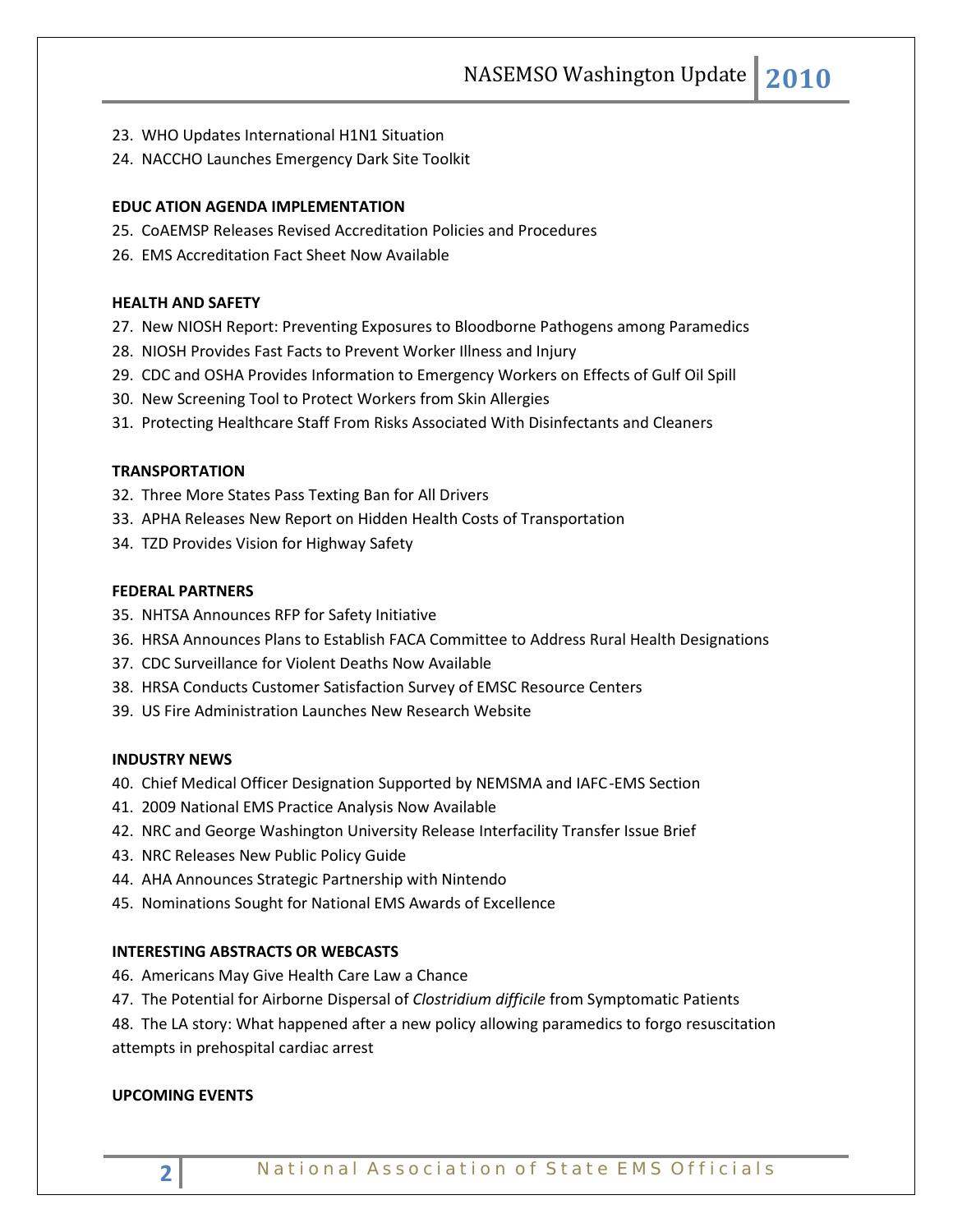\*\*Statewide EMS Conferences\*\*

\*\*National Conferences and Special Meetings\*\*

# **1. NASEMSO Invites President Obama to Deliver Keynote Address at 2010 Annual Meeting**

NASEMSO President Steve Blessing has issued an invitation to President Barack Obama to deliver the Keynote Message at the 2010 NASEMSO Annual Meeting in Norfolk, VA. Acknowledging Mr. Obama's leadership and support for EMS and trauma systems in the recent health care reform legislation, Blessing provided background information about NASEMSO and its role in emergency operations and the healthcare system. (Please note: The invitation does not ensure the President will attend. NASEMSO members will be advised of any updates received from the White House.) A copy of the President's recen[t EMS Week Proclamation](http://www.whitehouse.gov/the-press-office/presidential-proclamation-emergency-medical-services-week-2010) is available online.

In related news, activities are gearing up for NASEMSO's Annual Meeting in Norfolk, VA. A preliminary schedule and preregistration forms have been [posted.](http://www.nasemso.org/Meetings/Annual/index.asp) **New for 2010:** NASEMSO goes **GREEN**!! Registrants can expect to receive a program schedule, exhibitor listing, and attendee list on-site but all other documents including handouts and flyers will be pre-loaded onto a flash drive and the binders (that most of you have been leaving in your hotel room anyway) will become a thing of the past! Note to Committee and Council Chairs: the deadline for receiving materials for the flash drive will be COB, September 3!

### **2. NASEMSO Convenes Successful Mid-Year Meeting**

An enthusiastic crowd attended the recent 2010 NASEMSO Mid-Year Meeting in Bethesda, MD, where various Councils and committees convened prior to the joint program in conjunction with the EMSC grantee meeting. The powerpoint of th[e legislative update](http://www.nasemso.org/Projects/AirMedical/documents/TofilMid-Year2010NASEMSOPresentation.pdf) by Lisa Tofil as well as sessions o[n Education Agenda implementation](http://www.nasemso.org/EMSEducationImplementationPlanning/documents/Manz-Wagoner2010MYMeetingPresentation.pdf) have been posted. PPT files of other sessions will become available in the upcoming weeks.

#### **3. NASEMSO Leadership Meets with ACS Committee on Trauma**

Key leadership from the NASEMSO Executive Committee and American College of Surgeons Committee on Trauma convened prior to the NASEMSO Mid-Year Meeting to discuss potential areas of collaboration. The two organizations discussed mutual goals involving state COT committees, model systems, regionalization and systems of care, patient safety, systems benchmarking, standards for definitive care centers, emergency preparedness and surge capacity, air transport of trauma patients, rural trauma and EMS, transportation, federal advocacy, and a culture of safety for EMS providers. NASEMSO appreciates the opportunity to meet with our COT partners and looks forward to exciting future opportunities!

#### **4. NASEMSO Releases Education Agenda Implementation Report to NEMSAC**

At its 2010 Mid-Year meeting, NASEMSO provided a rollout of its latest report on implementation of the EMS Education Agenda. The [Report to the National EMS Advisory Committee \(NEMSAC\) on Statewide Implementation](http://www.nasemso.org/EMSEducationImplementationPlanning/documents/ImplementingtheEMSEducationAgendaReporttoNEMSAC-May25_2010FINAL.pdf)  [of the Education Agenda](http://www.nasemso.org/EMSEducationImplementationPlanning/documents/ImplementingtheEMSEducationAgendaReporttoNEMSAC-May25_2010FINAL.pdf) is based on results of the 2009 NASEMSO annual implementation survey. This document is intended to provide an overview of statewide implementation of the Education Agenda. Data was collected in 2009, and state EMS directors were given an opportunity to revise their information in April 2010. The report is merely a "snapshot in time" and should not be received or interpreted as a strict policy decision by any state. States retain the authority to implement the Education Agenda in a way that best meets their needs. NASEMSO expresses its deep appreciation to all 50 states and the territories of the District of Columbia (DC), the US Virgin Islands (VI), and the Northern Mariana Islands (MP) for their contributions to this survey.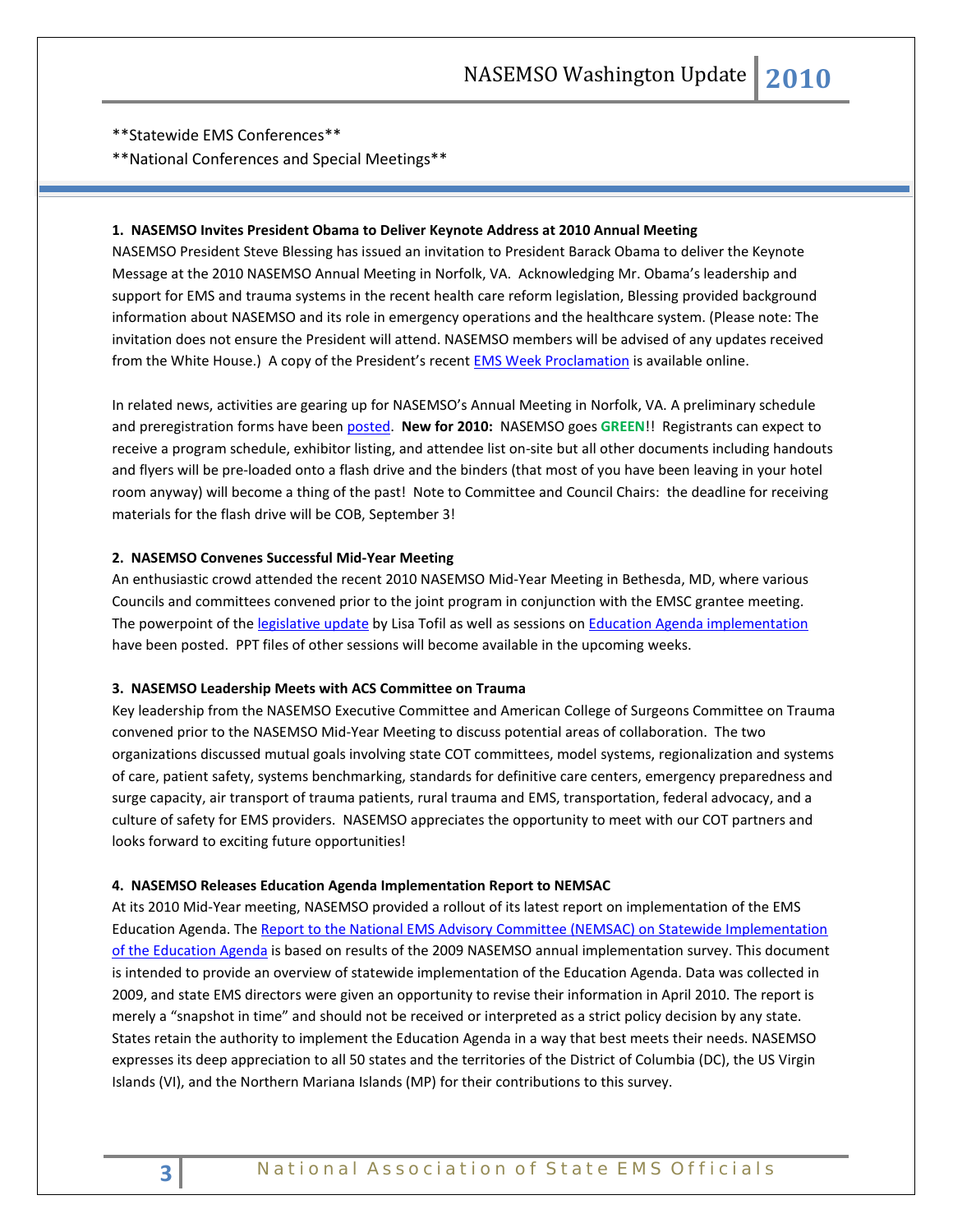### **5. NASEMSO Comments on Proposed EMS Medical Director Qualifications**

NASEMSO recently participated as a member of the Review Group that provided input to *NIMS EMS Medical Director/EMS Medical Oversight Physician Qualifications*. NASEMSO, with input from its Medical Directors Council, supported the document as written. Once all comments have been adjudicated, the document will become part of the NIMS guidance. Current EMS job titles and resource typing definitions are available [here.](http://www.fema.gov/emergency/nims/ResourceMngmnt.shtm)

### **6. NASEMSO Training Coordinators Council Votes to Change Name to Reflect Broader Mission**

The National Council of State EMS Training Coordinators affiliated with NASEMSO in 2006, becoming the Association's fourth official Council. Through a recent survey, the Council recognized that the scope of EMS education and related functions at the state EMS office level for the position generically referred to as the "state EMS training coordinator" has expanded to include functions such as certification and licensure, examination and testing, compliance, quality improvement, program accreditation, and investigation of complaints. At its recent meeting, the Council voted to change its name to the "Education and Professional Standards" Council to better reflect the current responsibilities of its members. The name change will become official upon ratification by NASEMSO's Executive Committee later this month.

### **7. NASEMSO Comments at IOM Forum on PPE for Healthcare Workers**

Conflicting information promulgated by national organizations, the scientific community, and the news media about the use of masks, respirators, and the utility of fit-testing diminishes the ability of the health care community, including Emergency Medical Services (EMS) to promote consistent practice among its practitioners. During the recent *Institute of Medicine Workshop on Current Research Issues—Personal Protective Equipment for Healthcare Workers to Prevent Transmission of Pandemic Influenza and Other Viral Respiratory Infections*, NASEMSO strongly encouraged greater collaboration among IOM's many partners to provide a consistent message regarding the role(s) and efficacy of fit-testing, surgical masks, and N-95 respirators in the transmission of disease. The NASEMSO statement is available on th[e NASEMSO web site](http://www.nasemso.org/) under "Advocacy." Proceedings (including the agenda and presentations from the meeting) are now availabl[e here.](http://www.iom.edu/Activities/PublicHealth/PPECurrentResearch/2010-JUN-03.aspx)

#### **8. NASEMSO Congratulates NEMSIS Colleagues on Recent HL7 Success!!**

In 2009, several EMS stakeholders described a [Project Charter](http://wiki.hl7.org/images/0/0f/EMS_DAM_Charter_posted.pdf) for the NEMSIS Data Standardization. This charter outlines the direction of the project to develop Health Level Seven (HL7) standards based on the National EMS Information System (NEMSIS) data set following the *HL7 Development Framework* (HDF). The first activity was to create a Domain Analysis Model (DAM) that can then be used to create a variety of interoperability standards. To obtain full HL7 approval and NEMSIS integration, a total of 3 components must be developed and successfully balloted. During a recent meeting of the HL7 partnership, the NEMSIS DAM was unanimously approved with zero negative comments. This is an incredible achievement and the first major step to integrate EMS into Health IT initiatives. NASEMSO congratulates the entire NEMSIS team on this outstanding accomplishment!!!

#### **9. DHS Announces Nearly \$790 Million in 2010 Preparedness Grants**

Department of Homeland Security (DHS) Secretary Janet Napolitano announced the fiscal year 2010 Preparedness Grants for nine federal programs--including critical infrastructure-related grants--totaling nearly \$790 million to assist state, local and tribal governments, and the private sector in strengthening preparedness for acts of terrorism, major disasters and other emergencies. Of particular interest to EMS—

• **Emergency Operations Centers (EOC) Grant Program** - \$57.6 million to support the construction or renovation of Emergency Operations Centers to improve state, local or tribal emergency management and preparedness capabilities to ensure continuity of operations during disasters.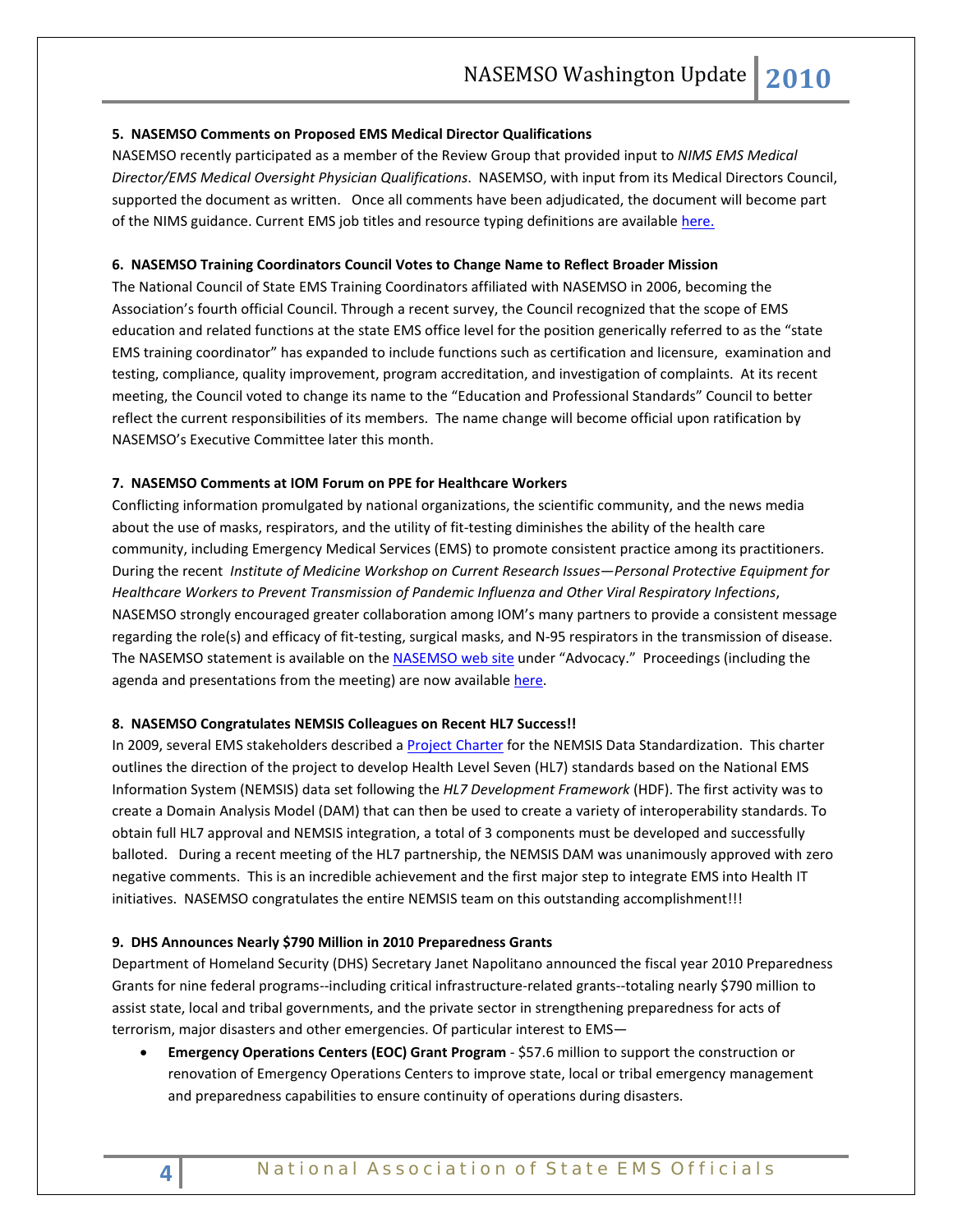• **Interoperable Emergency Communications Grant Program (IECGP)** - \$48 million to assist governments in carrying out initiatives identified in Statewide Communication Interoperability Plans and improve interoperable emergency communications used to respond to natural disasters and acts of terrorism.

For more information on **DHS Preparedness Grants...** 

### **10. NTSB Offers New Course in Rotorcraft Accident Investigation**

The National Transportation Safety Board has developed a five-day course in rotorcraft accident investigation that will be delivered at its training center near Washington in August. The course, which has been in development for more than a year, was designed to provide investigators from regulatory authorities, investigative agencies, private industry, and potential parties to an NTSB investigation, an overview of the procedures, methods and skills required to perform a comprehensive rotorcraft accident investigation. The training will be offered August 16-20, 2010, at the NTSB Training Center in Ashburn, Virginia. Those interested in learning more should see the complete description of the training, registration information, and cost to attend at [http://www.ntsb.gov/TC/CourseInfo/AS102\\_2010.htm](http://www.ntsb.gov/TC/CourseInfo/AS102_2010.htm)

### **11. Technology Needs Focus of New Telecommunications Survey**

In 1996, the Public Safety Wireless Advisory Committee (PSWAC) published its report on public safety's needs through the year 2010. That groundbreaking report eventually led to public safety spectrum assignments in the 700 MHz and 4.9 GHz bands. The National Public Safety Telecommunications Council (NPSTC) created the PSWAC Followup: Assessment of Future Spectrum and Technology (AFST) Working Group to update the PSWAC Report. The Working Group will identify the public safety user communications requirements for the next 10 years, from 2010 to 2020. In a new online questionnaire, PSWAC hopes to collect the public safety operational requirements through the year 2020 in order to determine spectrum, technology, and other needs to accommodate public safety's communications objectives. This information will be instrumental in communicating public safety communication needs to policymakers. Interested persons are encouraged to participate in the survey to make sure that EMS needs are reflected. The survey can be accesse[d here.](http://www.stellarsurvey.com/s.aspx?u=20C944EA-ED31-4006-A023-C6F464F2EB8F) The deadline to participate is June 30.

#### **12. FCC Requests Public Comments on Public Safety Band for First Responders**

Federal regulators are trying again to allocate unused wireless frequency spectrum for a national public safety broadband network, and are seeking stakeholder input on how to establish a reliable, secure, and interoperable system. The Federal Communications Commission (FCC) recently issued a public notice on the matter. The deadline for comments is June 17. For more information...

#### **13. MMWR Reports Public Health Surveillance Using Emergency Medical Service Logs**

In 2008, 206 million travelers to the United States arrived via the U.S.–Mexico border. Notifications of infectious diseases among travelers are made primarily by U.S. Customs and Border Protection officers to CDC quarantine stations. To evaluate the utility of using emergency medical service (EMS) dispatch and response logs for travelers with symptoms or signs suggestive of infectious diseases, CDC screened medical records of patients transported by EMS during 2009 from the four ports of entry in El Paso, Texas. Although the use of EMS data in the early detection of reportable infectious diseases has not been studied previously, EMS data have been found to be a useful means for real-time syndromic surveillance for early detection of outbreaks and specific health conditions. This new [report](http://www.cdc.gov/mmwr/preview/mmwrhtml/mm5921a1.htm) summarizes the results of the evaluation.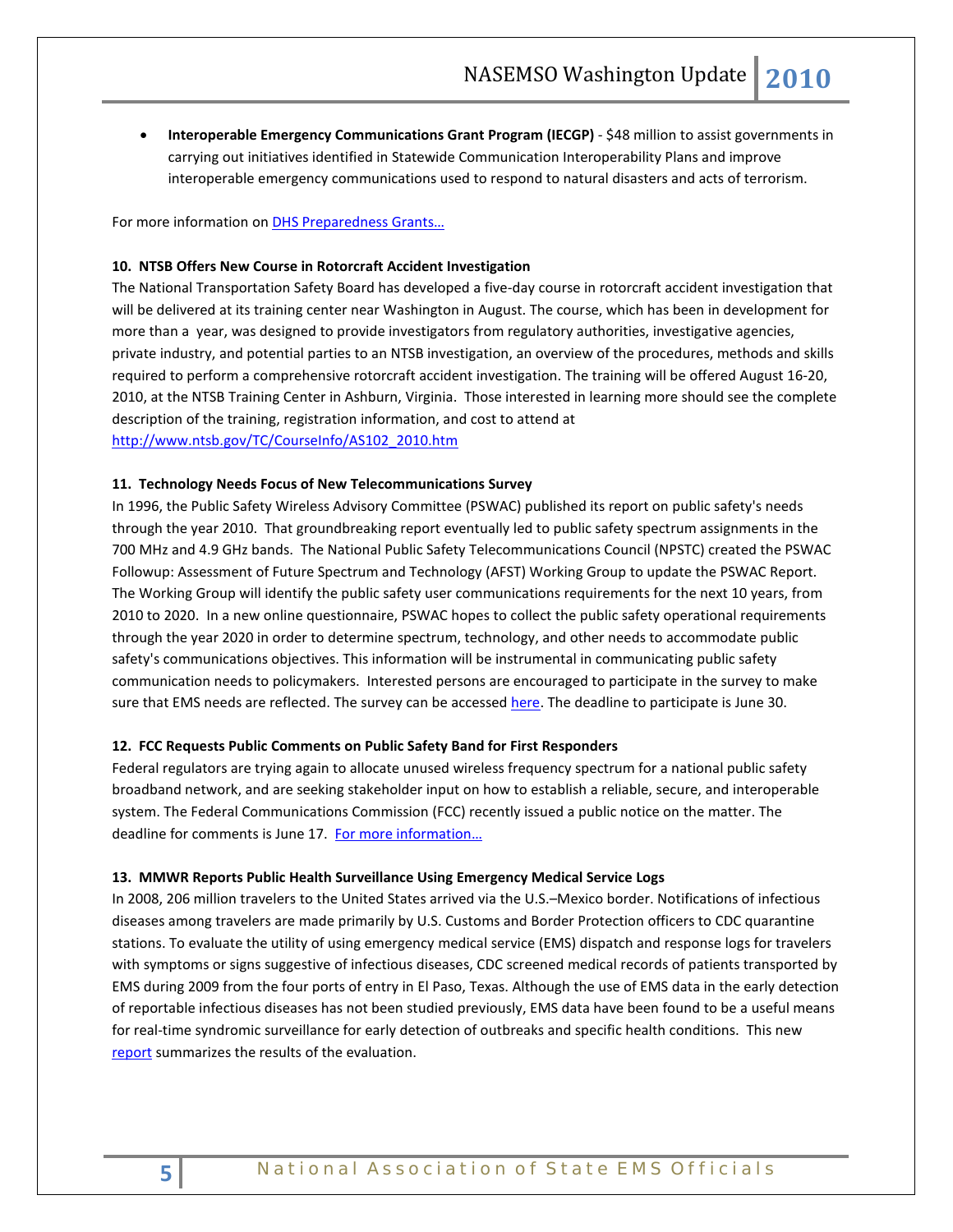### **14. Federal Mobile Medical Unit Arrives in Louisiana**

A federal mobile medical unit arrived in Venice, La., recently to provide additional basic medical care for responders and residents of coastal communities affected by the oil spill. The mobile medical unit, provided by the U.S. Department of Health and Human Services in coordination with the Louisiana Department of Health and Hospitals, will integrate with the local medical community to triage and provide basic care for responders and residents concerned about health effects of the oil spill. Patients then can be referred to local healthcare providers or hospitals. The mobile unit will be staffed by a medical team from the HHS National Disaster Medical System – a doctor, two nurses, two emergency medical technician paramedics (EMT-P) and a pharmacist. HHS activated the National Disaster Medical System as a precaution should Gulf States need additional medical support as a result of the oil spill. For more information...

### **15. Louisiana Announces EMS Reciprocity Process Related to the Gulf Oil Spill Cleanup**

An [Executive Order](http://www.gov.state.la.us/assets/docs/2010%20BJ%209%20EO%20Oil%20Spill%20Temporary%20EMTs.pdf) (EO) [BJ 2010 –9] has been issued by Louisiana Governor Bobby Jindal that describes the process of reciprocity for temporary EMS workers to assist in medical aid efforts related to the Gulf Oil Spill cleanup. Individuals who are "duly licensed and in good standing in another state" may apply for temporary reciprocity. The EO outlines the steps that will enable EMS workers to respond to mutual aid requests, EMAC deployments, and/or employment offers from British Petroleum for direct assistance. This information is NOT a call for volunteers. Individuals should NOT respond to Louisiana to provide EMS care nor should they contact the Louisiana Dept of Health or EMS Office to request information about volunteering with the oil spill cleanup. The required application form for EMS reciprocity in Louisiana is availabl[e online.](http://www.dhh.louisiana.gov/offices/publications.asp?ID=220&Detail=1253)

### **16. GAO Issues Letter Report on Tsunami Preparedness**

The Tsunami Warning and Education Act of 2006 directed improvements in NOAA's warning and mitigation efforts and mandated GAO to report on its progress. A new letter report from the Government Accounting Office (GAO) addresses (1) the extent to which NOAA developed effective strategic plans for its tsunami programs and (2) the status of NOAA's efforts to strengthen and expand the programs and move tsunami research to application. GAO analyzed NOAA documents and interviewed federal, state, and local officials responsible for tsunami planning and preparedness efforts. *U.S. Tsunami Preparedness: NOAA Has Expanded Its Tsunami Programs, but Improved Planning Could Enhance Effectiveness.* Read [GAO-10-490](http://www.gao.gov/cgi-bin/getrpt?GAO-10-490) or ge[t highlights.](http://www.gao.gov/highlights/d10490high.pdf)

### **17. New Hospital Evacuation Guidance Available from AHRQ**

AHRQ has released a new hospital evacuation decision guide. This *Hospital Evacuation Decision Guide* is designed to provide hospital evacuation decision teams with organized and systematic guidance on how to consider the many factors that bear on the decision to order an evacuation, and assist decision teams in identifying some of the special situations, often overlooked, that may exist in their facility or geographic area that could affect the decision to evacuate. A companion guide is designed to help organize the initial assessment of a hospital upon return after an evacuation/closure due to an emergency event. Download th[e Hospital Evacuation Decision Guide](http://www.ahrq.gov/prep/hospevacguide/) and Hospital [Rehabilitation Checklist.](http://www.ahrq.gov/prep/hosprecovery/)

### **18. New NLM Releases Highlighted**

The National Library of Medicine is providing a free iPhone Application for Family Reunification in Disaster Situations. "Reunite", advances capabilities of the iPhone app, "Found in Haiti", developed by NLM during the Haiti earthquake crisis. The app is primarily intended for medical aid and relief workers that are assisting in family reunification efforts after a disaster, but may also be used by the general public to report missing and/or found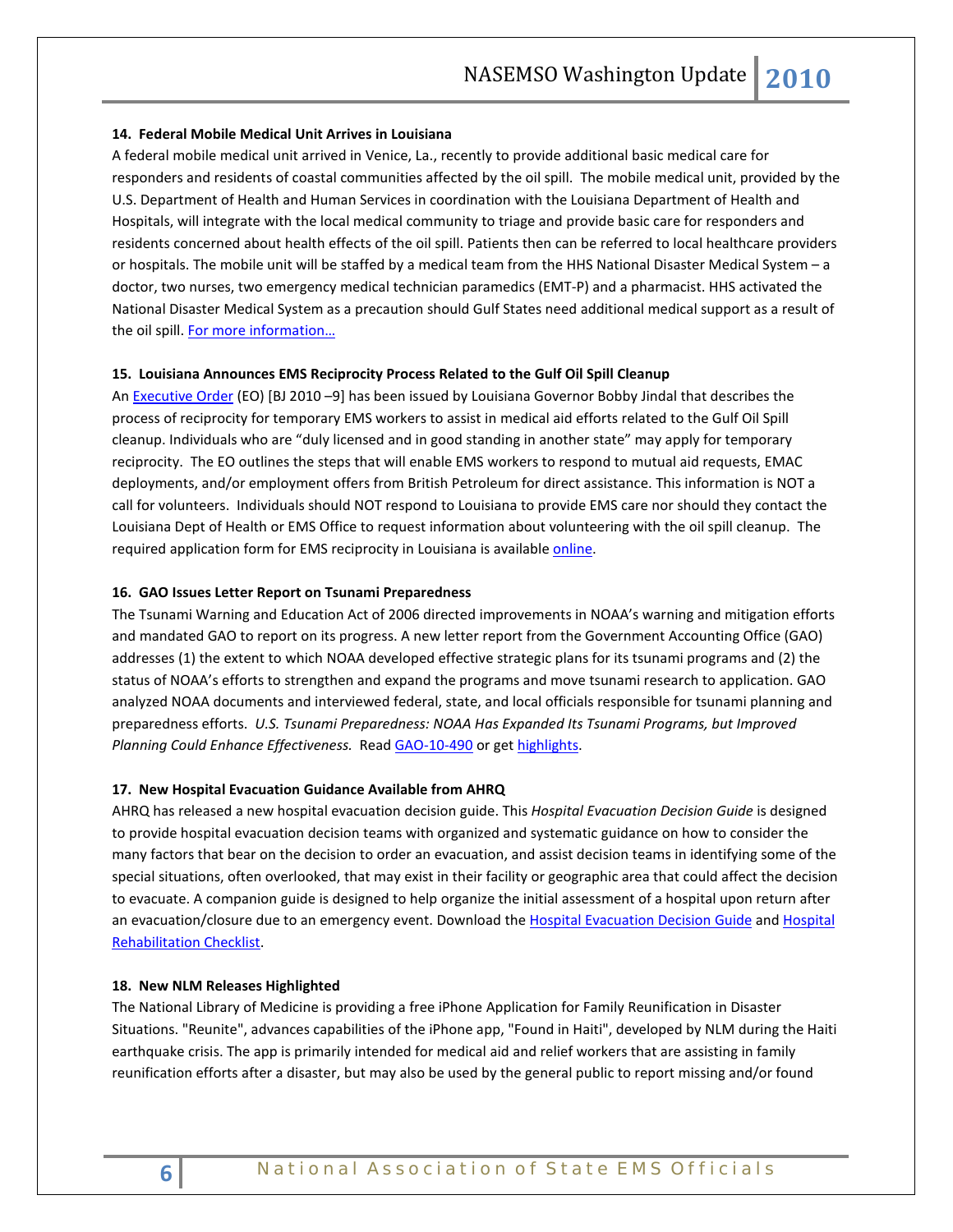people to the site. "Reunite" is available in the iTunes Store at this link: [http://itunes.apple.com/us/app/reunite/id368052994?mt=8#](http://itunes.apple.com/us/app/reunite/id368052994?mt=8)

The National Library of Medicine's Radiation Emergency Medical Management (REMM) is now available as a free iPhone/iPod touch App [\(http://www.remm.nlm.gov/downloadmremm.htm#iphone\)](http://www.remm.nlm.gov/downloadmremm.htm#iphone). You can download it from iTunes, or search for "radiation emergency" at the iTunes Store. Mobile REMM can also be downloaded to other mobile platforms (Blackberry, Windows Mobile, & Palm):<http://www.remm.nlm.gov/downloadmremm.htm>

# **19. FCC and FEMA Announce Workshop on 21st Century Emergency Alerting**

The Federal Communications Commission's (FCC's) Public Safety and Homeland Security Bureau (PSHSB) and the Federal Emergency Management Agency's (FEMA's) National Continuity Programs (NCP) recently announced they will hold a workshop on 21st Century Emergency Alerting: Leveraging Multiple Technologies to Bring Alerts and Warnings to the Public. The workshop will be held on Thursday, June 10, 2010, from 9:00 a.m. to 1:00 p.m. in the Commission Meeting Room (TW-C305). The workshop will highlight the status of and relevant details related to the Integrated Public Alert and Warning System, including the Next Generation Emergency Alert System (EAS) and the Commercial Mobile Alert System. This public meeting will also provide FEMA, the FCC and other Federal partners an opportunity to gather feedback on outstanding issues related to these systems, the upcoming National EAS test, and the FCC's upcoming inquiry proceeding on next generation alerting. Audio/Video coverage of the meeting will be broadcast live with open captioning over the Internet from the FCC's web page at [www.fcc.gov/live.](http://www.fcc.gov/live) The FCC's web cast is free to the public and does not require pre-registration.

### **20. AHRQ Tools and Resources to Help Communities Prepare for Hurricane Season**

June 1 marks the beginning of Hurricane Season. The Agency for Healthcare Research and Quality has added new resources to its Web page to help communities prepare for and respond to hurricane events and other natural disasters. New additions include: Disaster Alternate Care Facilities, Hospital Evacuation Decision Guide, Hospital Assessment and Recovery Guide, and The Essentials: Mass Medical Care with Scarce Resources. Other tools featured on the Web page offer assistance with issues such as caring for children, transporting patients from one facility to another, nursing home needs, reopening shuttered hospitals to meet surge demand and using community call centers for crisis support.<http://www.ahrq.gov/prep/hurricane.htm>

### **21. CDC Provides Resources on 2010 Gulf of Mexico Oil Spill**

CDC and ATSDR responders are in close communication with other federal agencies and with state health departments, and will work together to recommend measures to protect the public's health. The agencies are working with the states, emergency responders, and medical professionals to track any health concerns that may be related to the oil spill. CDC and ATSDR recommend that residents continue to pay attention to local and state health officials' specific health and safety recommendations for their areas.

- [More About the Public Health Role in Disaster Response](http://www.cdc.gov/nceh/oil_spill/overview.htm?s_cid=ccu060710_002)
- **[Deep Horizon Fact Sheets](http://www.deepwaterhorizonresponse.com/go/doctype/2931/53023/)**
- [CDC 2010 Gulf of Mexico Oil Spill Resources](http://emergency.cdc.gov/gulfoilspill2010/index.asp)

# **22. H1N1 and Seasonal Influenza Resources and Updates**

*Preliminary Results: Surveillance for Guillain – Barré Syndrome After Receipt of Influenza A (H1N1) 2009 Monovalent Vaccine – United States, 2009 – 2010 – CDC/MMWR – Jun 04.* To monitor influenza A (H1N1) 2009 monovalent vaccine safety, several federal surveillance systems, including CDC's Emerging Infections Program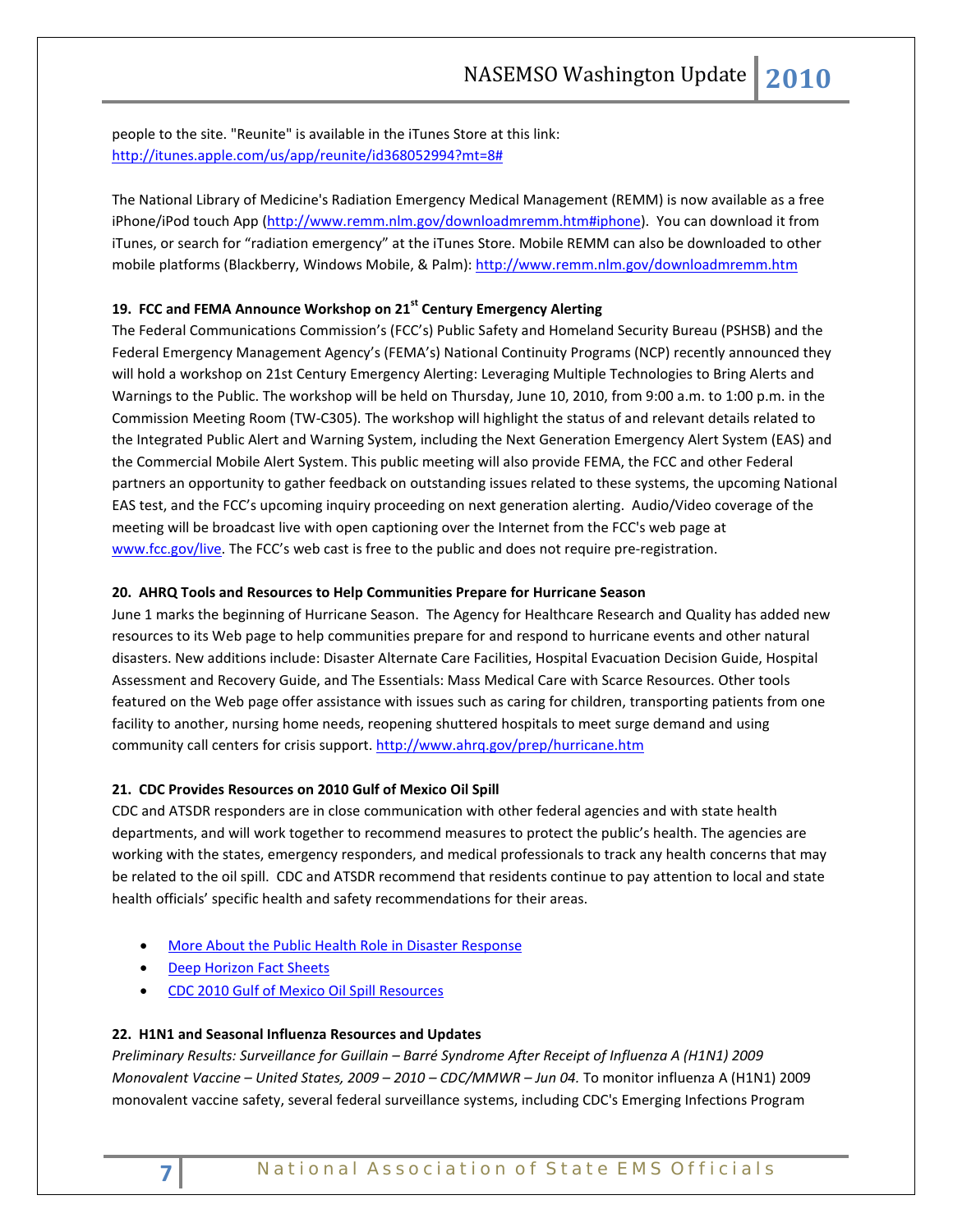(EIP), are being used. In October 2009, EIP began active surveillance to assess the risk for GBS after 2009 H1N1 vaccination. Preliminary results from an analysis in EIP comparing GBS patients hospitalized through March 31, 2010, who did and did not receive 2009 H1N1 vaccination showed an estimated age-adjusted rate ratio of 1.77 (GBS incidence of 1.92 per 100,000 person-years among vaccinated persons and 1.21 per 100,000 person-years among unvaccinated persons). For more information...

# **23. WHO Updates International H1N1 Situation**

As of 30 May 2010, worldwide more than 214 countries and overseas territories or communities have reported laboratory confirmed cases of pandemic influenza H1N1 2009, including over 18,138 deaths. For more [information…](http://www.who.int/csr/don/2010_06_04/en/index.html)

# **24. NACCHO Launches Emergency Dark Site Toolkit**

*Emergency Dark Site Toolkit: A Toolkit on How to Build, Use and Maintain an Emergency Dark Site for Public Health Emergencies* was created by the Santa Clara County Public Health Department Advanced Practice Center (APC) for the National Association of County and City Health Officials (NACCHO). This toolkit is intended to serve as a guide to set up a public health department emergency "dark site," or Web site which can be created ahead of time, then activated and made visible in times of emergency. [For more information…](http://www.sccgov.org/SCC/docs/Public%20Health%20Department%20%28DEP%29/apc/emergency-dark-site/index.html)

### **25. CoAEMSP Releases Revised Accreditation Policies and Procedures**

The revised Policies and Procedures Manual was approved at the February Board meeting by the CoAEMSP Board of Directors. Included for the first time is the new Accreditation Glossary. The CoAEMSP Policies & Procedures Manual is available [here.](http://r20.rs6.net/tn.jsp?et=1103384954649&s=1704&e=001PZWp7Vy0dH9lqFh9n5qmDv0gwwNX_r6pYG_tfaRtL_45eQXsHUMzaZVpZ1Utn7lef6Kmi1mI7gcF-oPuYjNxXj06nWDNG8NdkS-joQKJkYvVduCTsgiJTyi1ZmhvTML5B7rJU3HdYufUaUVw0d1XM6q2y4HBgzjd)

As a reminder, the CoA has approved a Bachelors Degree Plan for Program Directors to assist programs meet this requirement by 2013. The plan provides an extended period of time for the program director of a program seeking Initial Accreditation to obtain his/her Bachelors degree. **To be eligible for this plan, the program must submit its Initial Accreditation Self Study Report (ISSR) and fees to the CoAEMSP for evaluation prior to January 1, 2011.**  Doing so will allow the program director to demonstrate that qualification by current enrollment and continual satisfactory academic progress (defined as a minimum of 15 semester hours per year) toward a Bachelors degree until successfully completed. More information is available a[t www.coaemsp.org.](http://www.coaemsp.org/)

### **26. EMS Accreditation Fact Sheet Now Available**

The CoAEMSP is making available an EMS accreditation fact sheet that contains valuable history, facts, and research regarding EMS accreditation. The CoAEMSP believes state officials, program directors, educators and others in the EMS community will find this document valuable in moving the EMS accreditation initiative forward. The EMS Accreditation Fact Sheet can serve as an excellent resource for educating legislators, college deans, students, state representatives and others. Download the fact sheet...

### **27. New NIOSH Report: Preventing Exposures to Bloodborne Pathogens among Paramedics**

Patient care puts paramedics at risk of exposure to blood. These exposures carry the risk of infection from bloodborne pathogens such as hepatitis B virus (HBV), hepatitis C virus (HCV), and human immunodeficiency virus (HIV), which causes AIDS. A national survey of 2,664 paramedics contributed new information about their risk of exposure to blood and identified opportunities to control exposures and prevent infections. [For more](http://www.cdc.gov/niosh/docs/wp-solutions/2010-139/)  [information…](http://www.cdc.gov/niosh/docs/wp-solutions/2010-139/)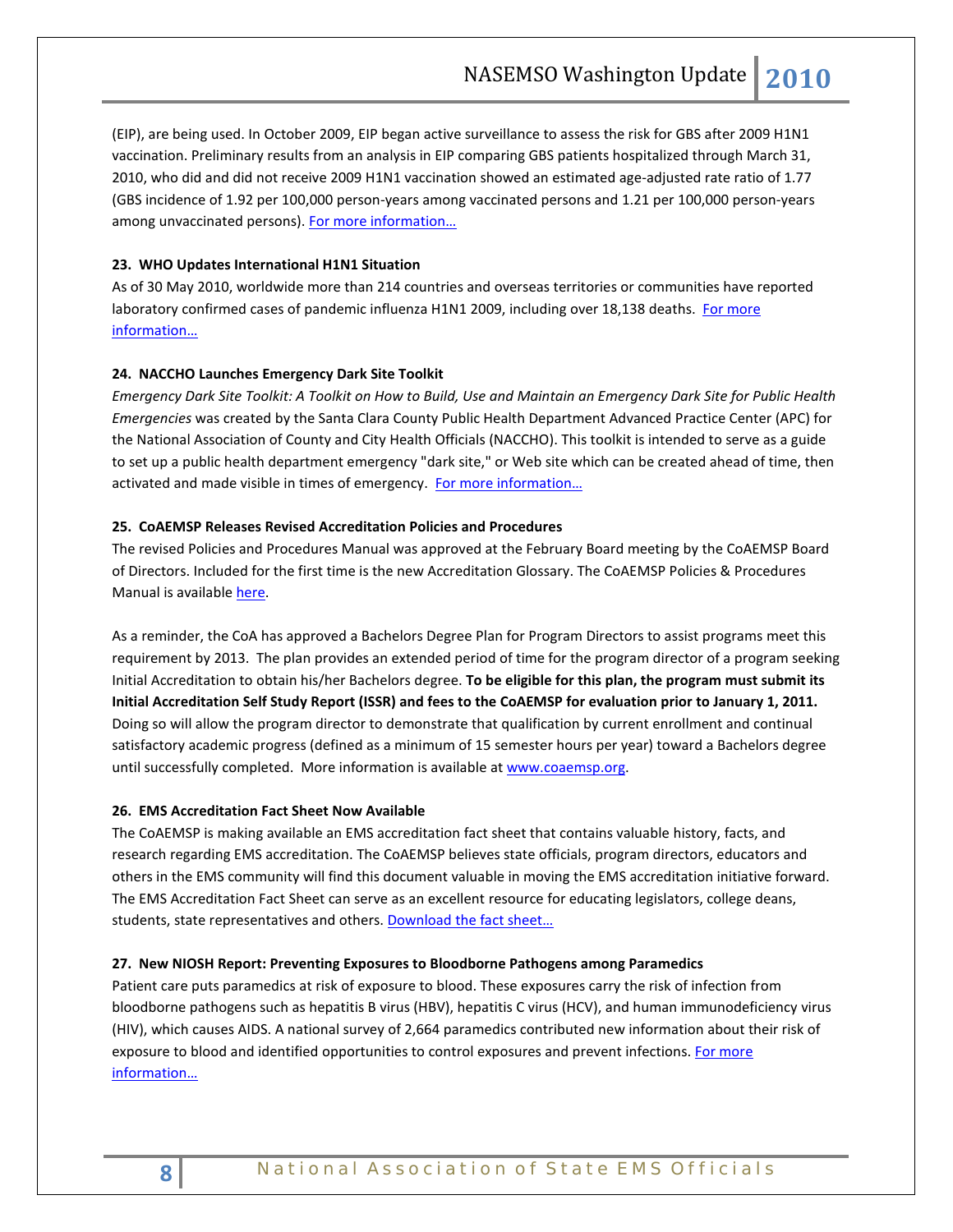### **28. NIOSH Provides Fast Facts to Prevent Worker Illness and Injury**

The National Institute for Occupational Safety and Health (NIOSH) has published 6 new fact sheets aimed at promoting worker safety, which are applicable to EMS personnel:

- [NIOSH Fast Facts: Protecting Yourself from Heat Stress \(Pub. No. 2010-114, April 2010\)](http://www.cdc.gov/niosh/docs/2010-114/)
- [NIOSH Fast Facts: Protecting Yourself from Cold Stress \(Pub. No. 2010-115, April 2010\)](http://www.cdc.gov/niosh/docs/2010-115/)
- [NIOSH Fast Facts: Protecting Yourself from Sun Exposure \(Pub. No. 2010-116, April 2010\)](http://www.cdc.gov/niosh/docs/2010-116/)
- [NIOSH Fast Facts: Protecting Yourself from Stinging Insects \(Pub. No. 2010-117, April 2010\)](http://www.cdc.gov/niosh/docs/2010-117/)
- [NIOSH Fast Facts: Protecting Yourself from Poisonous Plants \(Pub. No. 2010-118, April 2010\)](http://www.cdc.gov/niosh/docs/2010-118/)
- [NIOSH Fast Facts: Protecting Yourself from Ticks and Mosquitoes \(Pub. No. 2010-119, April 2010\)](http://www.cdc.gov/niosh/docs/2010-119/)

### **29. CDC and OSHA Provides Information to Emergency Workers on Effects of Gulf Oil Spill**

Worker (including volunteer) exposures are being reported in conjunction with the recent Gulf Oil Spill. The Centers for Disease Control and Prevention (CDC) warns chemical exposures may include benzene and other volatile organic compounds, oil mist, polycyclic aromatic hydrocarbons, and diesel fumes. Physical hazards may include ergonomic hazards, excessive noise levels, sun exposure and heat stress. Injuries may occur due to slips, trips, and falls on slippery or uneven walking and working surfaces. Other safety hazards are associated with the use of tools, equipment, machinery, and vehicles. Biological hazards include possible exposure to biting or venomous insects or other animals. Psychological hazards may include witnessing traumatic injuries or death, inability to help affected wildlife, and fatigue. Fatigue may result from working in a fast-paced environment, working extended shifts, and doing heavy labor or demanding cognitive tasks such as problem-solving and decision-making. Employers should train oil spill response workers about their potential hazards and safe work practices to prevent and control these hazards. All workers should be provided with the appropriate tools, equipment, personal protective equipment (PPE) and protective clothing needed to perform their job tasks. Workers should be trained in the appropriate care and use of this equipment. PPE should be selected based on identification of the hazards, protective qualities (such as oil resistance) and suitability for the tasks performed. An occupational health and injury surveillance system should be put in place as soon as possible. The prompt reporting of injuries and illnesses should be emphasized. Click here, For more information on Keeping Workers [Safe During Oil Spill Response and Cleanup Operations…](http://www.osha.gov/oilspills/index.html) Readers are also reminded of OSHA's web site regarding "The Application of HAZWOPER to Worksite Response and Cleanup Activities" available [here.](http://www.osha.gov/dep/ohe/application_worksiteresponse.html)

### **30. New Screening Tool to Protect Workers from Skin Allergies**

NIOSH Scientists and colleagues reported the development of a simple, rapid, inexpensive test for chemicals that can cause allergic contact dermatitis. The new test has potential for use as a preliminary screening tool to determine whether chemicals used in consumer products and at workplaces might cause skin allergies in people. The full article is available at<http://pubs.acs.org/doi/abs/10.1021/tx100003w>

### **31. Protecting Healthcare Staff From Risks Associated With Disinfectants and Cleaners**

Disinfectants and cleaners are essential products for preventing disease transmission in healthcare facilities, but they pose risks for work-related eye and respiratory irritation, sensitization, asthma-like symptoms, and respiratory distress for workers. A NIOSH study published in the May 14 Morbidity & Mortality Weekly Report provides the first multistate report on work-related symptoms among healthcare staff in three states, with recommendations for preventing illness and injury. For more information...

### **32. Three More States Pass Texting Ban for All Drivers**

Raising the national compliance above 50%, governors of Wisconsin, Vermont, and Georgia have signed anti-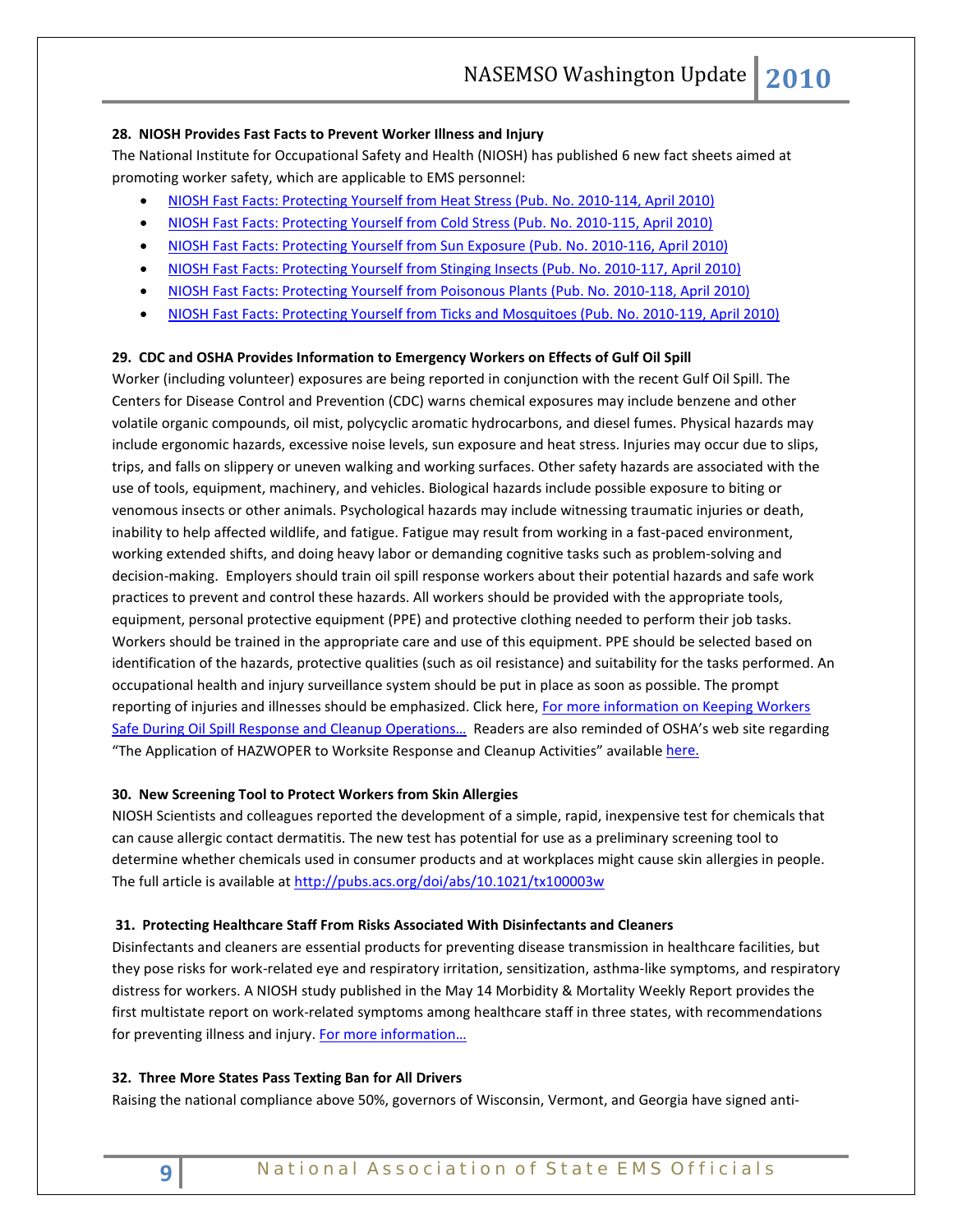texting-while-driving bill into law for all drivers. NHTSA developed sample legislation that states can use as a starting point to craft measures to ban texting. The sample bill is patterned after President Obama's October 1, 2009, Executive Order prohibiting federal employees from texting while operating government-owned vehicles and equipment. Last year, more than 200 distracted driving bills were under consideration by state legislatures, and the pace is expected to increase this year. Research compiled by the National Highway Traffic Safety Administration attributed an estimated 6,000 deaths and half-a-million injuries to distracted driving in 2008 alone. Recently, Department of Transportation Secretary Ray LaHood launched pilot programs in New York and Connecticut as part of a "Phone in One Hand. Ticket in the Other" campaign to study whether increased enforcement and public awareness can reduce distracted driving behavior. For more information on distracted driving and the Department of Transportation's work, visi[t www.distraction.gov.](http://links.govdelivery.com/track?type=click&enid=bWFpbGluZ2lkPTgxMzIxMSZtZXNzYWdlaWQ9UFJELUJVTC04MTMyMTEmZGF0YWJhc2VpZD0xMDAxJnNlcmlhbD0xMjE1NzY3OTE2JmVtYWlsaWQ9cm9iaW5zb25AbmFzZW1zby5vcmcmdXNlcmlkPXJvYmluc29uQG5hc2Vtc28ub3JnJmV4dHJhPSYmJg==&&&100&&&http://www.distraction.gov)

### **33. APHA Releases New Report on Hidden Health Costs of Transportation**

The American Public Health Association (APHA) recently released ["The Hidden Health Costs of Transportation,](http://www.apha.org/NR/rdonlyres/F84640FD-13CF-47EA-8267-E767A1099239/0/HiddenHealthCostsofTransportationShortFinal.pdf)" a new publication that addresses how our nation's current transportation system contributes to today's soaring health costs and impedes progress toward improving public health. In addition, APHA has developed a longer [background document t](http://www.apha.org/NR/rdonlyres/B96B32A2-FA00-4D79-99AB-F0446C63B254/0/TheHiddenHealthCostsofTransportationBackgrounder.pdf)hat offers more detail for those who may be interested.

### **34. TZD Provides Vision for Highway Safety**

[Toward Zero Deaths: A National Strategy on Highway Safety](http://safety.transportation.org/activities.aspx) is a data-driven effort to identify and create opportunities for changing American culture as it relates to highway safety. It focuses on developing champions in organizations that directly impact highway safety through engineering, enforcement, education, emergency medical service (EMS), policy, public health, and communications. The TZD Steering Committee is comprised of 10 highway safety stakeholders and includes NASEMSO representation. The TZD initiative is sponsored by the USDOT Federal Highway Administration (FHWA) and the American Association of State Transportation Officials (AASHTO). Several related upcoming webinars have been posted in the Calendar of Events listed below. A Stakeholder Summit will be held in Washington, D.C, August 25-26, 2010, by invitation only. NASEMSO members should contact Mary Hedges at [hedges@nasemso.org,](mailto:hedges@nasemso.org) if interested in participating.

### **35. NHTSA Announces RFP for Safety Initiative**

NHTSA's Office of EMS is pleased to announce a Request for Proposals (RFP) to develop a Culture of Safety in EMS. This effort will include planning for and facilitating a National EMS "Culture of Safety" National Conference and development and dissemination of a National EMS "Culture of Safety" Strategy. This strategy will include information about "where we are" and "where we want to be" with both patient and EMS personnel safety. Interested parties can view the announcement [here.](http://www.grants.gov/search/search.do;jsessionid=bHJpMFWNTLFjNNJpdQLWGJ1M8JD5JJvT5bfVnjRTJlJjb2J2Wvww!-1506524688?oppId=54701&mode=VIEW)

Current Closing Date for Applications: Jul 09, 2010 Extended approximately three weeks, due to substantive changes to Statement of Work document.

# **36. HRSA Announces Plans to Establish FACA Committee to Address Rural Health Designations**

The Health Resources and Services Administration (HRSA) has announced plans to establish a comprehensive methodology and criteria for Designation of Medically Underserved Populations (MUPs) and Primary Care Health Professions Shortage Areas (HPSAs) [under sections 330(b)(3) and 332 of the Public Health Service (PHS) Act, respectively], using a Negotiated Rulemaking process. Comments, including requests to participate on the committee, will be considered if received at the address provided in the Federal Register Notice no later than 5 p.m. June 10, 2010. A full description, including includes a listing of proposed organizations and entities that would be represented on the rulemaking committee, is availabl[e here.](http://edocket.access.gpo.gov/2010/pdf/2010-11214.pdf)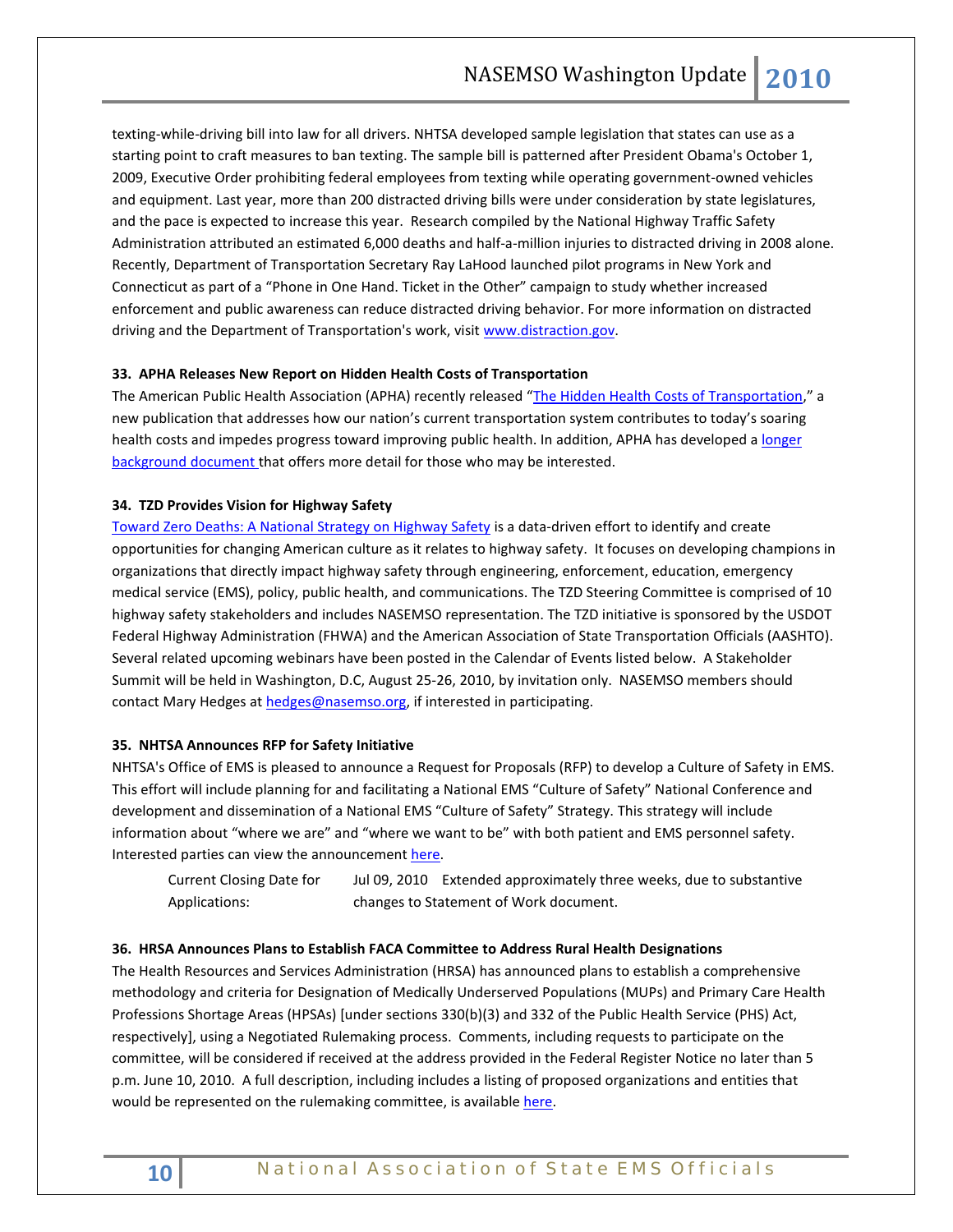### **37. CDC Surveillance for Violent Deaths Now Available**

An estimated 50,000 persons in the United State die each year from violence-related injuries. Surveillance of such deaths is necessary to better understand and prevent the occurrence of violent deaths. The National Violent Death Reporting System currently collects data on violent deaths from numerous sources in 19 states. This [report](http://www.cdc.gov/mmwr/preview/mmwrhtml/ss5904a1.htm?s_cid=ss5904a1_e) presents NVDRS data for 2007 (reflects most recent data available.)

# **38. HRSA Conducts Customer Satisfaction Survey of EMSC Resource Centers**

The Health Resources and Services Administration's Maternal and Child Health Bureau is conducting a Customer Satisfaction Survey of its Resource Centers. The Maternal and Child Health Bureau provides funding for the EMSC National Resource Center and National EMSC Data Analysis Resource Center. The goal is to use the feedback received to help improve the quality of our Resource Centers' services and learn how to improve customer satisfaction. To complete the anonymous survey via the internet, click [here.](https://svy.cfigroup.com/cgi-bin/qwebcorporate.dll?idx=S59BJQ)

# **39. US Fire Administration Launches New Research Website**

The page contains descriptions of USFA initiatives currently underway in the areas of fire detection, suppression and notification systems; EMS; first responder health and safety; home electrical wiring; and others. For more [information…](http://www.usfa.dhs.gov/fireservice/research/index.shtm)

EMS topics include:

- [Funding Alternatives for EMS and Fire Departments](http://www.usfa.dhs.gov/fireservice/research/ems/ems_funding.shtm)
- **[EMS Medical Directors Handbook](http://www.usfa.dhs.gov/fireservice/research/ems/ems_directors_handbook.shtm)**
- [EMS Responder Safety Study](http://www.usfa.dhs.gov/fireservice/research/ems/ems_responder_safety.shtm)
- [Model Policies and Protocols for EMS Mass Care](http://www.usfa.dhs.gov/fireservice/research/ems/ems_mass_care.shtm)
- [Ambulance and EMS Vehicle Occupant Safety](http://www.usfa.dhs.gov/fireservice/research/ems/ems_vehicle_safety.shtm)
- [EMS Recruitment and Retention](http://www.usfa.dhs.gov/fireservice/research/ems/ems_recruitment.shtm)
- **[Emergency Medical Services/Rescue](http://www.usfa.dhs.gov/fireservice/subjects/ems/)**

### **40. Chief Medical Officer Designation Supported by NEMSMA and IAFC-EMS Section**

The National EMS Management Association (NEMSMA) and the International Association of Fire Chiefs –EMS Section (IAFC-EMS Section) express their support of the Chief Medical Officer (CMO) designation offered through the Commission on Professional Credentialing. The program specifies minimum academic achievements and a competency required for designation, and assesses contributions to the emergency medical services field through professional articles, public speaking, teaching, and research, as well as professional memberships and community and civic involvement. Members of both the NEMSMA Board of Directors and IAFC-EMS Section Executive Board hold the CMO credential and are available to assist prospective CMOs in answering questions about the program, determining eligibility, and facilitating portfolio review. For more information...

### **41. 2009 National EMS Practice Analysis Now Available**

The 2009 National EMS Practice Analysis has been completed and is currently being printed. You may purchase a copy for only \$5.00 via the [NREMT website.](http://www.nremt.org/) The primary purpose of a practice analysis is to develop a clear and accurate picture of the current practice of a job or profession, in this case the provision of emergency medical care in the out-of-hospital environment. The results of the practice analysis are used throughout the entire National Registry of Emergency Medical Technicians (NREMT) examination development process, which helps to ensure a connection between the examination content and actual practice. The practice analysis helps to answer the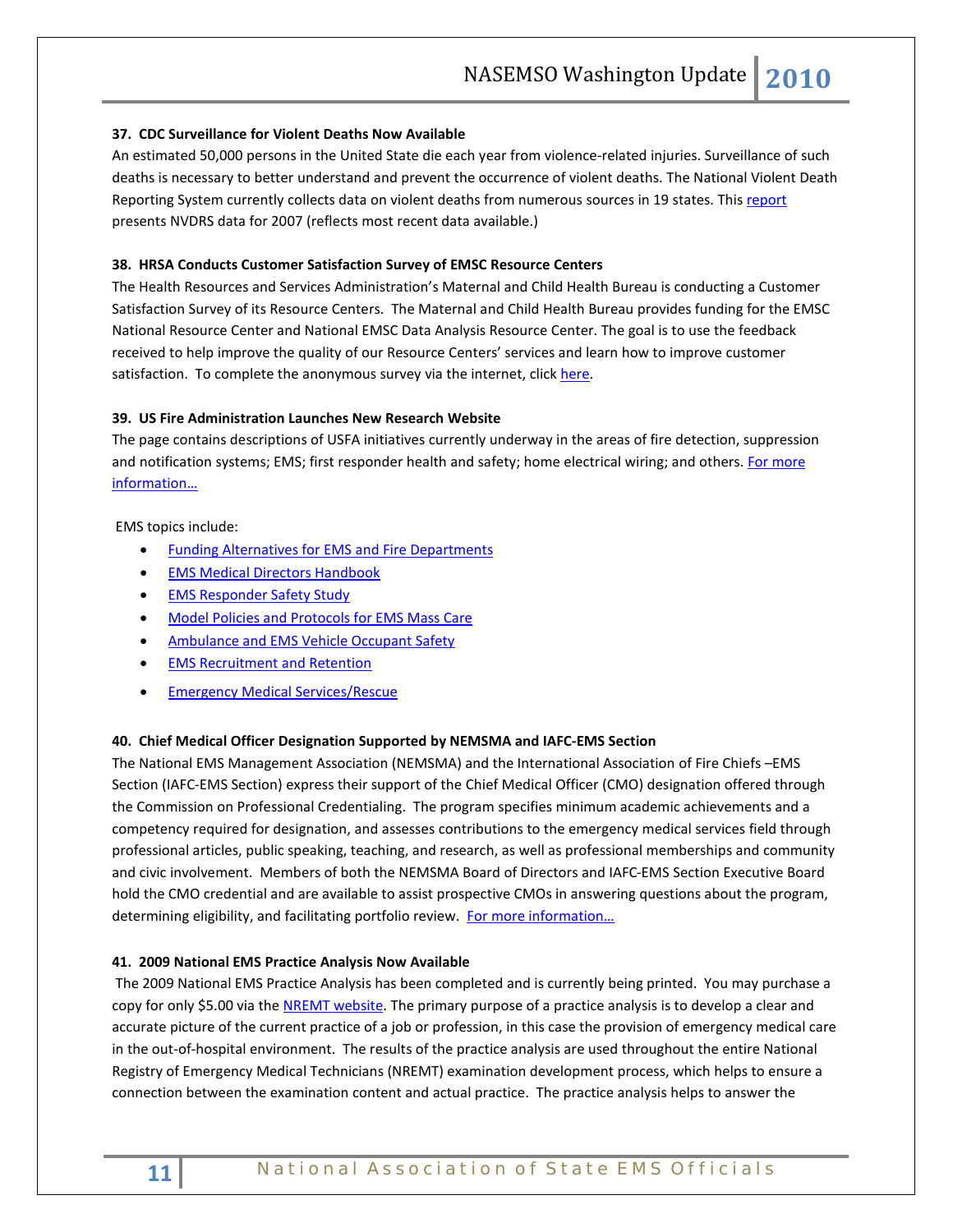questions, "What are the most important aspects of practice?" and "What constitutes safe and effective care?" It also enables the NREMT to develop examinations that reflect contemporary, real-life practice of out-of-hospital emergency medical care.

### **42. NRC and George Washington University Release Interfacility Transfer Issue Brief**

The National Resource Center and the George Washington University, School of Public Health and Health Services, Department of Health Policy have completed a second legal issue brief related to interfacility transfer issues. These briefs are intended to educate EMSC grantees about the complexity of legal issues to be considered when effecting interfacility transfer guidelines and agreements. The new brief touches on liability issues for both a sending and receiving hospital involved in a transfer, specifically looking at who has legal responsibility for a patient at any given point during a transfer. The brief also presents an overview of the law regarding the point at which liability can attach in the case of health care providers involved in inter-facility transfers, reviews issues of liability related to medical direction provided during interfacility transfer, looks at the liability of a sending hospital for the actions of a receiving hospital's transport team personnel who initiate treatment in the sending hospital prior to the transport, and closes with a brief discussion of Emergency Medical Treatment and Active Labor Act (EMTALA) liability issues that can arise in the case of an interfacility transfer. For more information...

### **43. NRC Releases New Public Policy Guide**

At this year's EMSC Grantee Meeting, the NRC distributed its newest guide within the colorful Rainbow Series. "Public Policy Primer: A Guide on the Legislative Process and Impacting Change at the Federal, State, and Local Levels" is designed to help grantees navigate the world of public policymaking. Grantees will learn how to directly affect change, including how to communicate with elected officials. Although this guide primarily focuses on the federal legislative process, much of the information, tools, and tips are applicable to the state and local policy-making processes. [For more information...](http://www.childrensnational.org/files/PDF/EMSC/PubRes/Public_Policy_Guide.pdf)

#### **44. AHA Announces Strategic Partnership with Nintendo**

The American Heart Association (AHA) has announced a strategic relationship with Nintendo of America (NOA) and selected Wii games. The AHA/NOA relationship is focused only on the "active gaming" products of Nintendo. In addition, the American Heart Association and Nintendo will also jointly launch an online information center at [www.activeplaynow.com,](http://www.activeplaynow.com/) where visitors can read about the benefits of physically active play, conduct personal assessments and learn more about living a more physically active lifestyle. Nintendo contributed \$1.5 million to the American Heart Association, the majority of the funds for AHA's prevention platform, aimed at educating Americans about heart disease and stroke prevention. A portion of the money funds Nintendo's presence at local Start! Heart Walk events across the country. Additionally, Nintendo is contributing \$350,000 for a multidisciplinary forum of representatives from areas such as health care, research, physical activity, fitness and video gaming. The goal will be to bring together thought leaders, each with a unique perspective, to take a closer look at the synergies and potential benefits of active-play video games and physically active lifestyles, as well as to suggest urgent areas for research in the future. For more information...

#### **45. Nominations Sought for National EMS Awards of Excellence**

EMS Magazine and the National Association of Emergency Medical Technicians (NAEMT) have established the National EMS Awards of Excellence program to recognize outstanding achievement in the EMS profession. Other organizations participating include the National Association of EMS Educators (NAEMSE) and the National EMS Management Association (NEMSMA). Award recipients will receive a monetary award, three core program registrations, plus \$900 for travel and lodging at the EMS EXPO/NAEMT Annual Meeting in Dallas, TX, September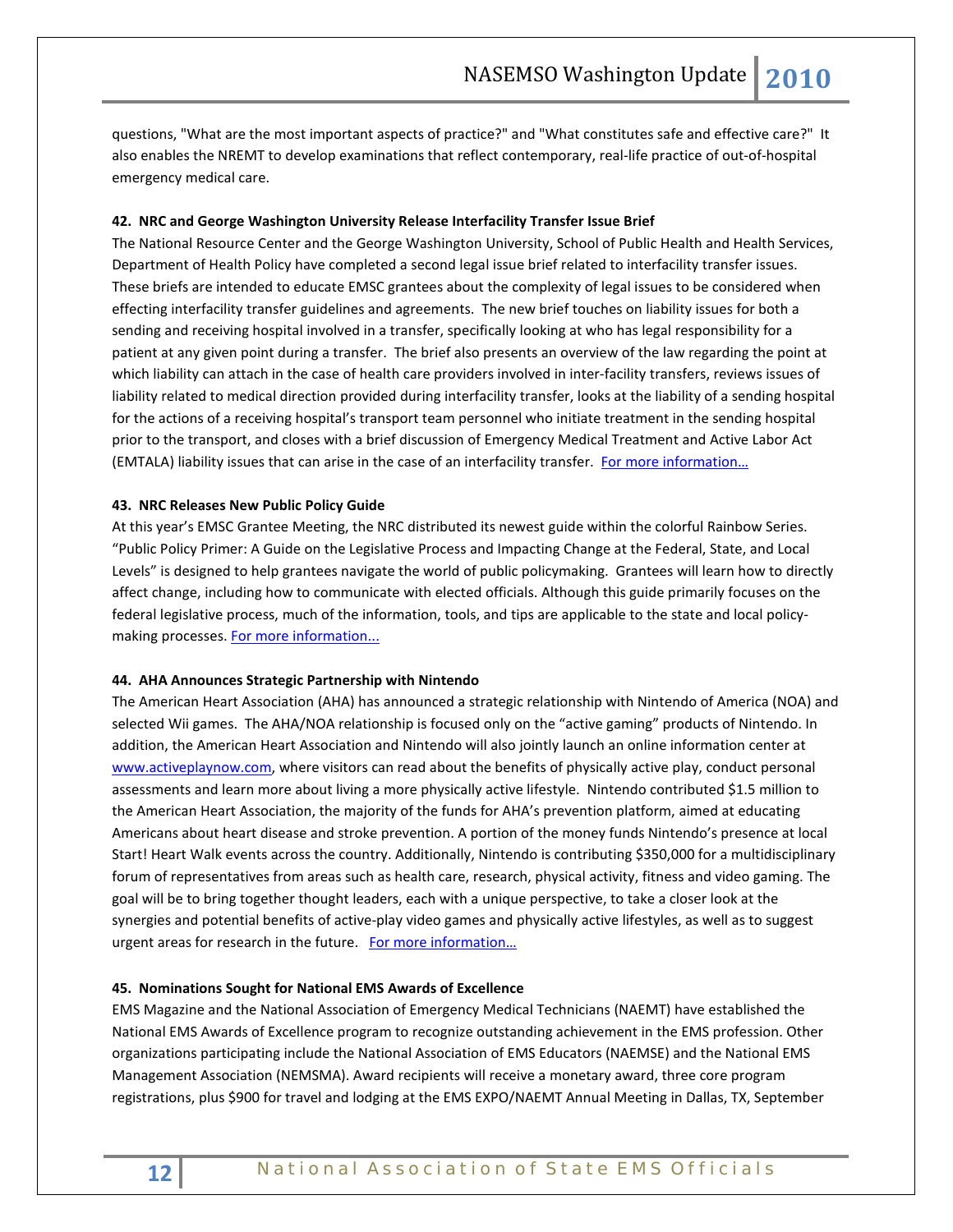28-October 1, and will be recognized by all of the participating organizations. For more information on EMS EXPO, visi[t www.emsexpo2010.com.](http://links.cygnusb2b.com/rmgo.asp?tid=2157536&eid=985&sb_id=493954,493954) Nominations for the 2010 awards will be available on all of the participating organizations' websites, or visit **EMSResponder.com/awards**. Nomination Deadline: July 1, 2010.

### **46. Americans May Give Health Care Law a Chance**

An AP article was published recently which provides a positive message that "the public seems willing to listen to candidates who would give the overhaul a chance and fix or improve it as needed." According to one Harvard analyst, "Though most Americans still do not favor the law, they tend to be leaning toward candidates who would give it a chance and make some changes, rather than those who would repeal it and start over again." [http://news.yahoo.com/s/ap/20100601/ap\\_on\\_go\\_co/us\\_health\\_overhaul\\_repeal](http://news.yahoo.com/s/ap/20100601/ap_on_go_co/us_health_overhaul_repeal)

**47. The Potential for Airborne Dispersal of** *Clostridium difficile* **from Symptomatic Patients.** Clinical Infectious Diseases 2010;50:1450–1457. Best EL, Fawley WN, Parnell P, Wilcox MH. The high transmissibility and widespread environmental contamination by *Clostridium difficile* suggests the possibility of airborne dissemination of spores. Authors measured airborne and environmental *C. difficile* adjacent to patients with symptomatic *C. difficile* infection (CDI). Among the first 50 patients, who were examined for 1 hour each, 12% had air samples that tested positive for *C. diff*; patients with active symptoms were more likely to test positive. In a more intensive study of 10 patients with active CDI over a 10-hour period, *C. diff* was detected in the air near 7 of the 10 patients and on surfaces near 9 of the 10. 60% of patients had air and surface environments that were positive for *C. difficile*. [For](http://www.journals.uchicago.edu/doi/abs/10.1086/652648)  [more information…](http://www.journals.uchicago.edu/doi/abs/10.1086/652648)

**48. The LA story: What happened after a new policy allowing paramedics to forgo resuscitation attempts in prehospital cardiac arrest.** Resuscitation. Volume 81, Issue 6, Pages 685-690 (June 2010) Grudzen CR, Hoffman JR, Koenig WJ, Boscardin J, Lorenz KA, Asch SM. **Background:** Despite potential harm to patients, families, and emergency personnel, a low survival rate, and high costs and intensity of care, attempting resuscitation after prehospital cardiac arrest is the norm, unless there are signs of irreversible death or the presence of a valid, stateissued DNR. **Objective:** To determine whether there was a change in the rate of forgoing resuscitation attempts in prehospital cardiac arrest after implementation of a new policy allowing paramedics to forgo resuscitation based on a verbal family request or the presence of certain arrest characteristics. **Methods and results:** All prehospital run sheets for cardiac arrest in Los Angeles County were reviewed for the first seven days of each month August 2006–January 2007 (pre-policy) and January–June 2008 (post-policy). Paramedics were more likely to forgo resuscitation attempts after the policy change (13.3% vs. 8.5%,  $p < 0.01$ ). In addition, the percentage of patients with documented signs of irreversible death decreased post-policy, from 50.4% to 35.8%, *p* < 0.01. After adjustment for potential confounders (patient demographics, clinical characteristics and EMS factors), as well as exclusion of patients with signs of irreversible death, paramedics are significantly more likely to forgo a resuscitation, and less likely to attempt resuscitation, after the policy change (OR 1.67 [95% CI 1.07, 2.61], *p* = 0.024). **Conclusions:** Paramedics are more likely to forgo, and less likely to attempt, resuscitation in victims of cardiac arrest after implementation of a new policy. There was also an associated decrease in the percentage of patients who had signs of irreversible death, which might reflect a change in paramedic behavior. For more [information…](http://www.resuscitationjournal.com/article/S0300-9572(10)00114-0/abstract)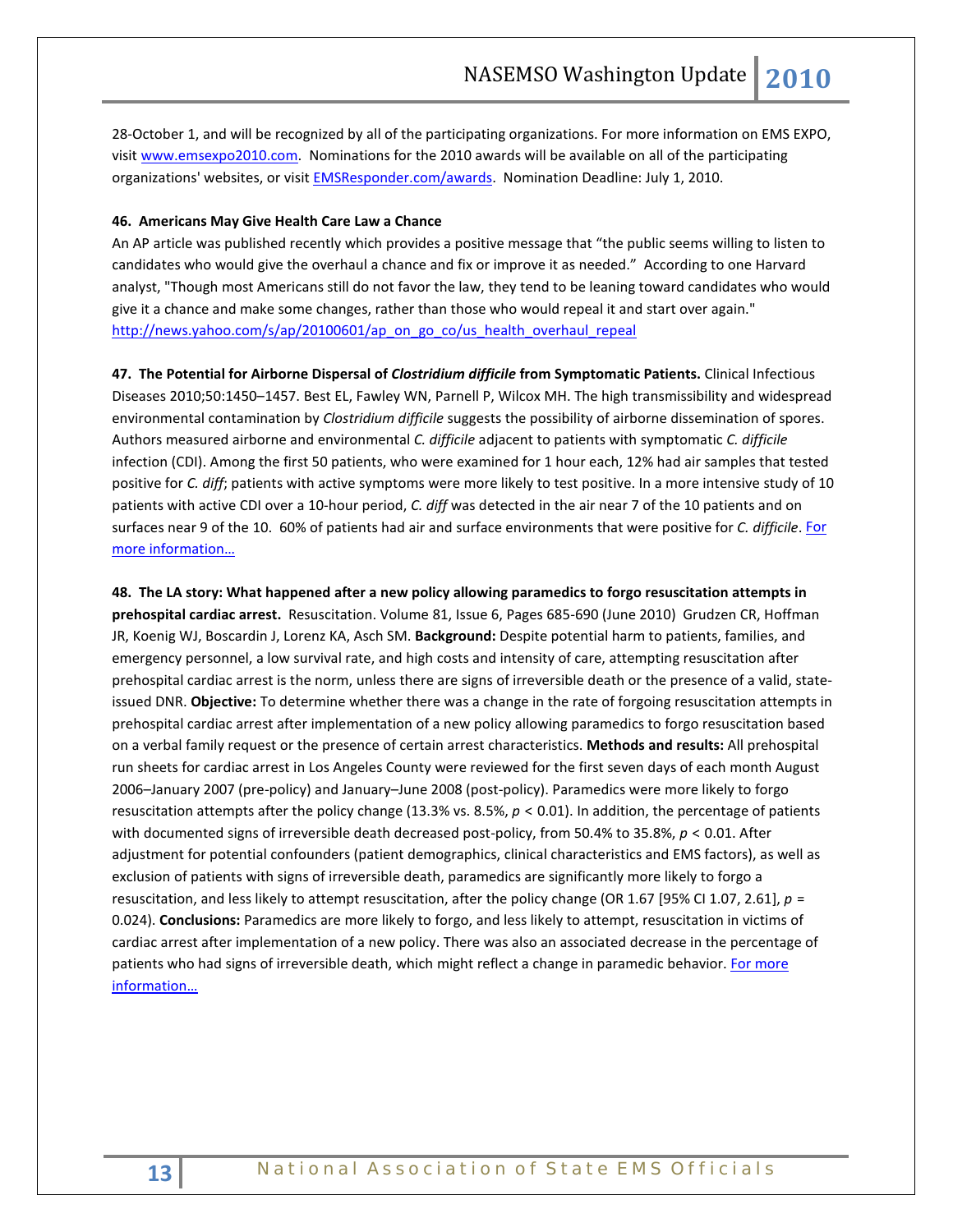## **UPCOMING EVENTS**

### **\*\*\*STATEWIDE EMS CONFERENCES\*\*\***

Symposium by the Sea 2010. Sponsored by EMLRC and FCEP. .July 29 - August 1, 2010 Boca Raton, FL The Boca Raton Resort & Club. Go to<http://www.emlrc.org/sbs2010.htm> for more information.

Pennsylvania State EMS Conference. September 17-18 (with preconference sessions on September 15-16), 2010 at the Lancaster County Convention Center in Lancaster, PA. More information can be found a[t www.pehsc.org.](http://www.pehsc.org/)

TN 9th Annual Update in Acute & Emergency Care Pediatrics Conference. October 1-2, 2010. Wilderness At the Smokies Resort, Sevierville, Tennessee For more info go to: [www.tnemsc.org](http://www.tnemsc.org/)

PULSE CHECK 2010, the 55th Annual Educational Conference & Trade Show of the NYS Volunteer Ambulance & Rescue Association, will be held Thursday evening September 30, 2010 to Sunday morning October 3, 2010 at the Holiday Inn Albany on Wolf Road. Information is posted on the Association's web site at [www.nysvara.org.](http://www.nysvara.org/)

New Jersey Statewide Conference on EMS, Atlantic City November 11th - 13th 2010. For more information visit: [www.njemsconference.com](http://www.njemsconference.com/)

New Jersey METI Games. November 11th - 12<sup>th</sup>, 2010. For more information visit [www.njemsconference.com.](http://www.njemsconference.com/)

# **\*\*\*National Conferences and Special Meetings\*\*\***

Institute of Medicine Forum on Medical and Public Health Preparedness for Catastrophic Events. June 9-10, 2010. Washington, DC. See<http://www.iom.edu/en/Activities/PublicHealth/MedPrep.aspx> for more information.

\*Safer Infrastructure Webinar: How can we assure safer infrastructure on public roads in the United States? *June 10, 12:30 – 2 PM ET* 

[https://www.nhi.fhwa.dot.gov/resources/webconference/web\\_conf\\_learner\\_reg.aspx?webconfid=20432](https://www.nhi.fhwa.dot.gov/resources/webconference/web_conf_learner_reg.aspx?webconfid=20432)

\*Safer Vehicles Webinar: How can we develop and implement new vehicle safety initiatives in the U.S.? *June 21, 1:30 - 3:00 PM ET*

[https://www.nhi.fhwa.dot.gov/resources/webconference/web\\_conf\\_learner\\_reg.aspx?webconfid=20433](https://www.nhi.fhwa.dot.gov/resources/webconference/web_conf_learner_reg.aspx?webconfid=20433)

EMS Education Implementation Webinar. June 23, 2010 @ 3 pm. "**Developing Standards Based Instruction**" More info including registration link a[t www.nasemso.org](http://www.nasemso.org/) as speakers and topics are confirmed.

\*Road User Safety Webinar: How can we promote new road user safety efforts in the United States? *June 30, 1:30 - 3:00 PM ET* [https://www.nhi.fhwa.dot.gov/resources/webconference/web\\_conf\\_learner\\_reg.aspx?webconfid=20434](https://www.nhi.fhwa.dot.gov/resources/webconference/web_conf_learner_reg.aspx?webconfid=20434)

\*"Accreditation is not a Four Letter Word." EMS Program Accreditation Workshops presented by NAEMSE/CoAEMSP. June 25-26, 2010 in Philadelphia, PA. For more information, go to [http://www.naemse.org/accreditation/.](http://www.naemse.org/accreditation/)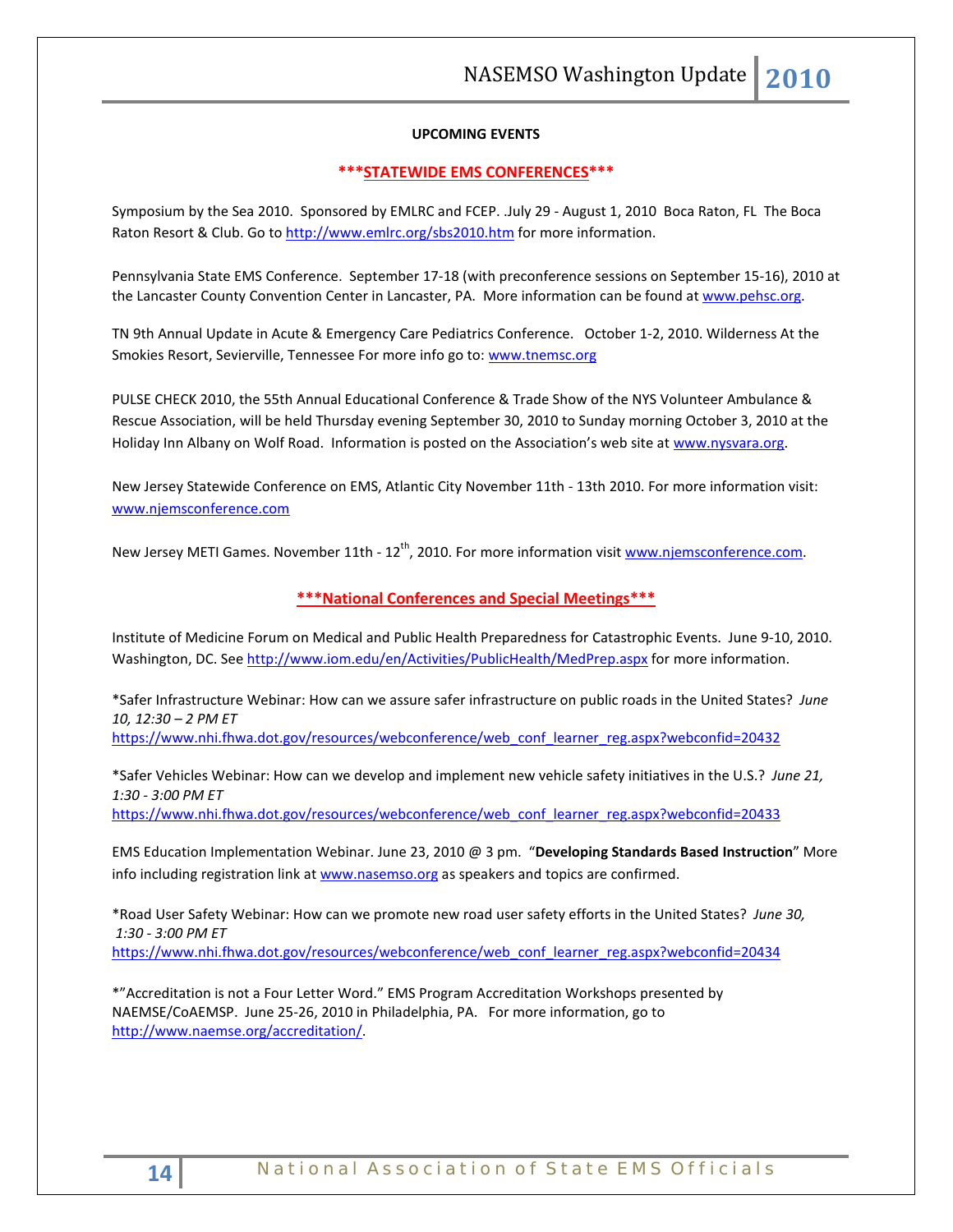NAEMSE EMS Instructor Course. June 25 - 27, 2010, Sweetwater, TX. This course addresses foundations of the EMS classroom and is designed to help instructors become more effective and efficient educators. For more information, or to register for the May course, visit[: http://www.naemse.org/instructor-course/](http://www.naemse.org/instructor-course/)

EMSC Town Hall Conference Calls 3:30 pm to 5:00 pm (eastern) July 14, 2010. The local number is (202) 476-6338 or call toll-free dial (877) 355-6338 and enter EMSC (3672) for the meeting ID#.

EMS Education Implementation Webinar. July 21, 2010 @ 3 pm. "**How Does Program Accreditation Improve the Quality of EMS Education?** " More info including registration link at [www.nasemso.org](http://www.nasemso.org/) as speakers and topics are confirmed.

Pinnacle 2010. July 26-30, 2010. Sheraton San Diego Hotel and Marina. San Diego, CA For more information, go to [www.pinnacle-ems.com.](http://www.pinnacle-ems.com/) 

\*6 th International Roundtable on Community Paramedicine. August 9-13, 2010, Vail CO. For more information, go to [http://www.ircp.info/.](http://www.ircp.info/) CALL FOR ABSTRACTS STILL OPEN!! Deadline for submission is June 15, 2010 at 5 pm MDT. For more information, please click [here.](http://ircp.info/LinkClick.aspx?fileticket=mJB%2fkPjEeFc%3d&tabid=233&mid=730)

Rural and Frontier EMS and Trauma Summit at the Divide. August 11-13, 2010. Vail, Colorado. Join us for the fourth installment in the Summit Series. This Summit will have something for everyone, from federal and state policy makers to local EMS managers and hospital administrators to individual EMTs. This year's theme will be Beyond Old Boundaries – Exploring New Frontiers. With the co-location of the Summit at the Divide with the International Roundtable on Community Paramedicine (www.ircp.info), we will have the opportunity to stretch our imaginations about what could be for rural EMS and trauma systems. Building on last years' discussions of lessons learned from the theaters of conflict, regionalization and the use of telemedicine to overcome barriers of distance, we will explore additional options for improving access to emergency care in rural and frontier areas. A strong roster of speakers from the U.S. will be augmented by international experts both at the podium and in the audience. Attendees of the International Roundtable on Community Paramedicine will receive a \$50 discount on their Summit at the Divide registration. Registration for the Summit at the Divide includes complimentary attendance at the International Roundtable on Community Paramedicine morning sessions on Wednesday, August 11. Register a[t http://eu.montana.edu/summit](http://eu.montana.edu/summit)

\*5th Annual Disaster Planning for Hospitals Conference. August 12-12, 2010 in Washington DC. To view the complete agenda, please visit [http://www.worldrg.com/disaster.](http://econnect.dmsgs.com/t/8631688/83269114/258003/0/) Use promotional code "GPN752" and priority code "HW10075-82329" to receive an additional \$300 discount by calling 800-647-7600, e-mailing [info@worldrg.com](mailto:info@worldrg.com) or visitin[g http://www.worldrg.com/disaster](http://econnect.dmsgs.com/t/8631688/83269114/258003/0/) . To view the complete agenda, please visit our website [http://www.worldrg.com/disaster](http://econnect.dmsgs.com/t/8631688/83269114/258003/0/) .

\*"Accreditation is not a Four Letter Word." EMS Program Accreditation Workshops presented by NAEMSE/CoAEMSP. August 20-21, 2010 in San Antonio, TX. For more information, go to [http://www.naemse.org/accreditation/.](http://www.naemse.org/accreditation/)

EMS Education Implementation Webinar. August 25, 2010 @ 3 pm. "**Identifying Methods to Measure Cognitive,**  Psychomotor, and Affective Competency" More info including registration link at [www.nasemso.org](http://www.nasemso.org/) as speakers and topics are confirmed.

15<sup>th</sup> Annual NAEMSE Symposium. September 7-12, 2010. Renaissance Hotel & Convention Center in Schaumburg, IL. For more information, go t[o http://www.naemse.org/symposium.](http://www.naemse.org/symposium)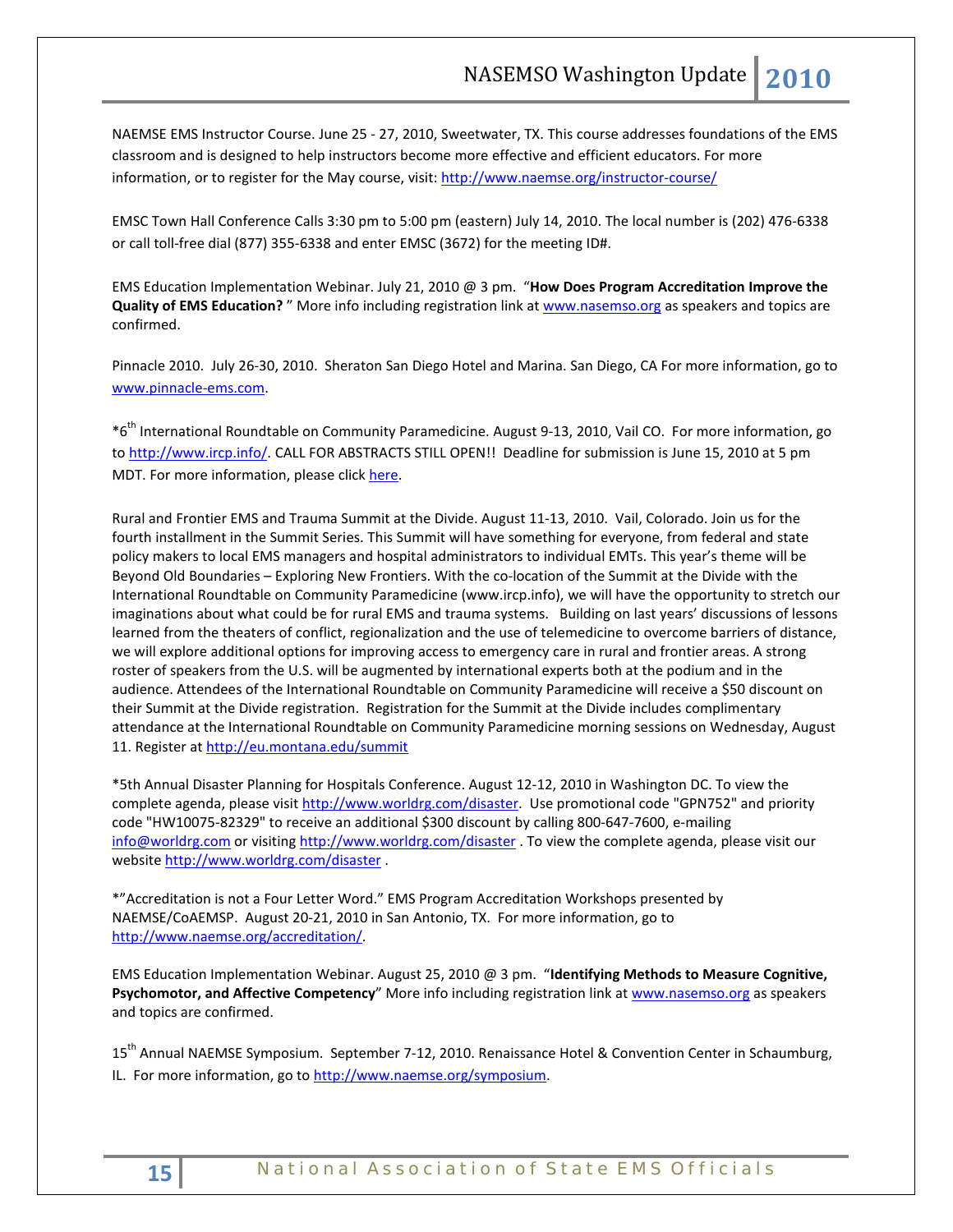EMS Education Implementation Webinar. September 15, 2010 @ 3 pm. "**Progression/Regression Strategies: Models of Success.**" More info including registration link at [www.nasemso.org](http://www.nasemso.org/) as speakers and topics are confirmed.

ENA Annual Meeting. San Antonio Convention Center, San Antonio, TX. General Assembly September 22-34, Scientfic Assembly September 23-25, 2010. Go to [www.ena.org](http://www.ena.org/) for more information.

NAEMT Annual Meeting at EMS EXPO 2010 - Sept. 27 – Oct. 1, 2010. Dallas Convention Center, Dallas, TX. For more information, go to [http://www.firehouseevents.com/.](http://www.firehouseevents.com/)

ACEP Scientific Assembly 2010. September 28 - October 1, 2010. Mandalay Bay, Las Vegas, NV. For more information, go to www.acep.org.

Institute of Medicine Forum on Medical and Public Health Preparedness for Catastrophic Events. October 6-7, 2010. Washington, DC. See<http://www.iom.edu/en/Activities/PublicHealth/MedPrep.aspx> for more information.

NASEMSO Annual Meeting. October 10-15, 2010, Norfolk Marriott Waterside/Waterside Convention Center Norfolk, Virginia. More info available at [www.nasemso.org.](http://www.nasemso.org/) Sponsorship and exhibitor information [now available.](http://www.nasemso.org/Meetings/Annual/NASEMSO2010Sponsors-Exhibitors.asp)

2010 Air Medical Transport Conference October 11-13, 2010. Ft. Lauderdale, FL. For more information, go to [www.aams.org.](http://www.aams.org/) 

EMS Education Implementation Webinar. October 20, 2010 @ 3 pm. "**System Update: 2010 NASEMSO Survey**  Results." More info including registration link at [www.nasemso.org](http://www.nasemso.org/) as speakers and topics are confirmed.

EMS Education Implementation Webinar. November 22, 2010 @ 3 pm. "**The Role of National Certification in Implementing the EMS Education Agenda.**" More info including registration link at [www.nasemso.org](http://www.nasemso.org/) as speakers and topics are confirmed.

ECCU 2010. Emergency Cardiac Care Update, December 8-11, 2010. San Diego, CA. Sponsored by the Citizen CPR Foundation. For more information, go t[o http://eccu2010.com/.](http://eccu2010.com/)

**See more EMS Events on NASEMSO's web site at<http://www.nasemso.org/Resources/Calendar/index.asp>**

### **NASEMSO Staff Contacts**

Elizabeth B. Armstrong, CAE, MAM / Executive Director (703) 538-1799 ext. 7 - [armstrong@nasemso.org](mailto:armstrong@nasemso.org)

Sharon Kelly / Executive Assistant (703) 538-1799 ext. 2 - [kelly@nasemso.org](mailto:kelly@nasemso.org)

Kathy Robinson / Program Manager (703) 538-1799 ext. 4 – [robinson@nasemso.org](mailto:robinson@nasemso.org)

Kevin McGinnis/Program Manager (571) 749-7217 -- [mcginnis@nasemso.org](mailto:mcginnis@nasemso.org)

Leslee Stein-Spencer/Program Manager